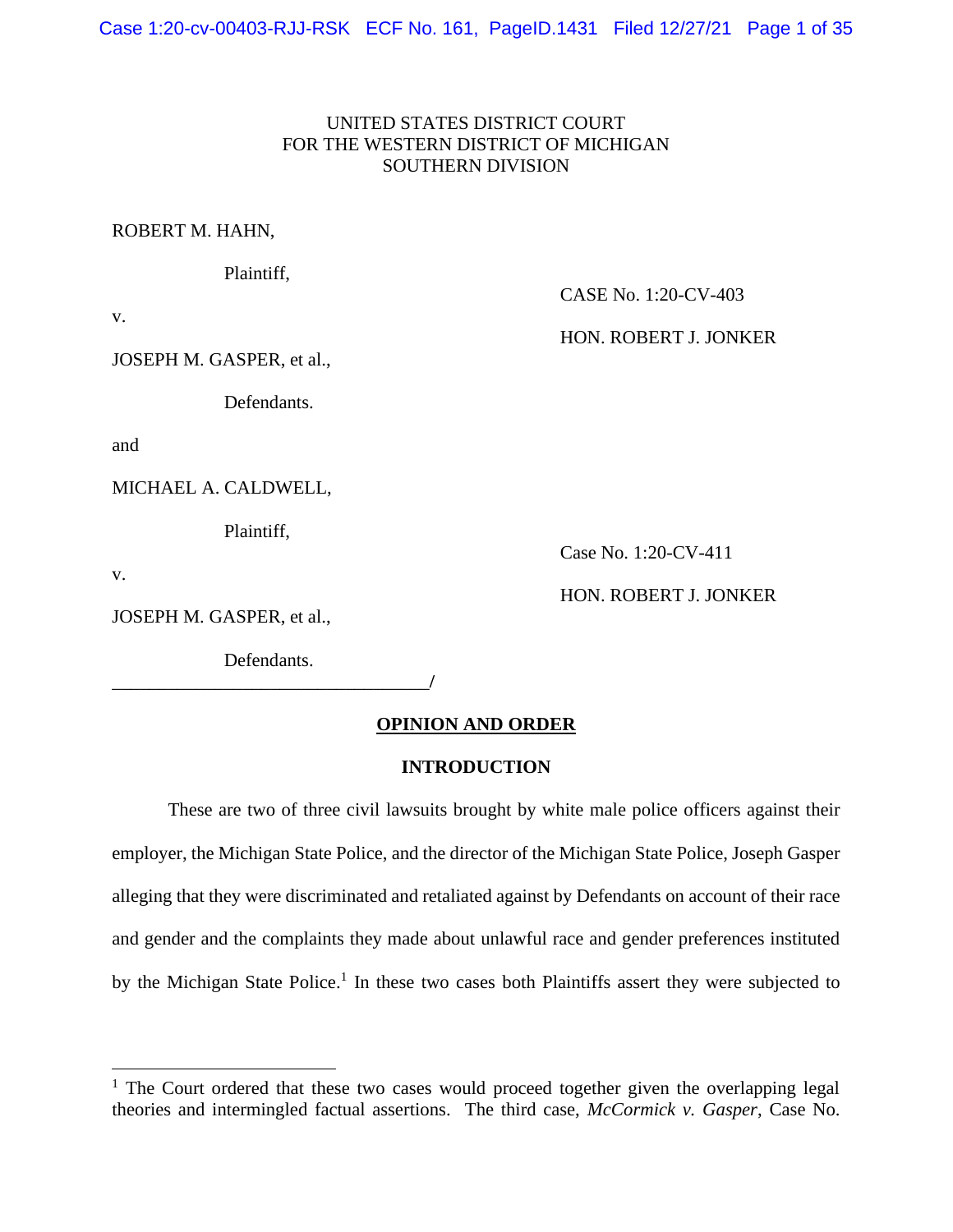trumped up charges for their actions related to a hiring decision within the state police district they oversaw.

The matter is before the Court on the defense motions for summary judgment filed in both Hahn and Caldwell's cases. The Court heard argument on the motions on October 26, 2021, and thereafter took the matter under advisement. Plaintiffs plainly disagree as a policy matter with the priorities of the Michigan State Police. And at bottom, this is all they have shown. The main characters in this case are all white males. There is scant evidence that Director Gasper had any active involvement in Plaintiffs' disciplinary process. Moreover, Plaintiffs cannot point to a comparator to make out a prima facie case of reverse race and gender discrimination. Nor can they demonstrate the reasons underlying their respective disciplines were pretext for unlawful race and gender discrimination or that their discipline was retaliation for their complaints about the administration's diversity policies. Accordingly, for the reasons explained more fully below, the Court grants the defense motions and dismisses these two lawsuits.

#### **FACTUAL BACKGROUND**

Hahn and Caldwell have each served in the Michigan State Police for over thirty years. They became acquainted as recruits and eventually obtained leadership positions in the Michigan State Police's Seventh District, an area encompassing the northern counties of Michigan's lower peninsula. In 2019, Hahn held the title of Inspector, and he reported to Caldwell, who held the title of Captain. As leaders in the Seventh District, Hahn and Caldwell were both involved in the hiring process when vacancies for subordinate positions came up within the district. Captains like Caldwell were historically given some latitude in managing the hiring process, especially as it

<sup>1:20-</sup>cv-779 (W.D. Mich. 2020), has proceeded separately, although it too has common factual assertions.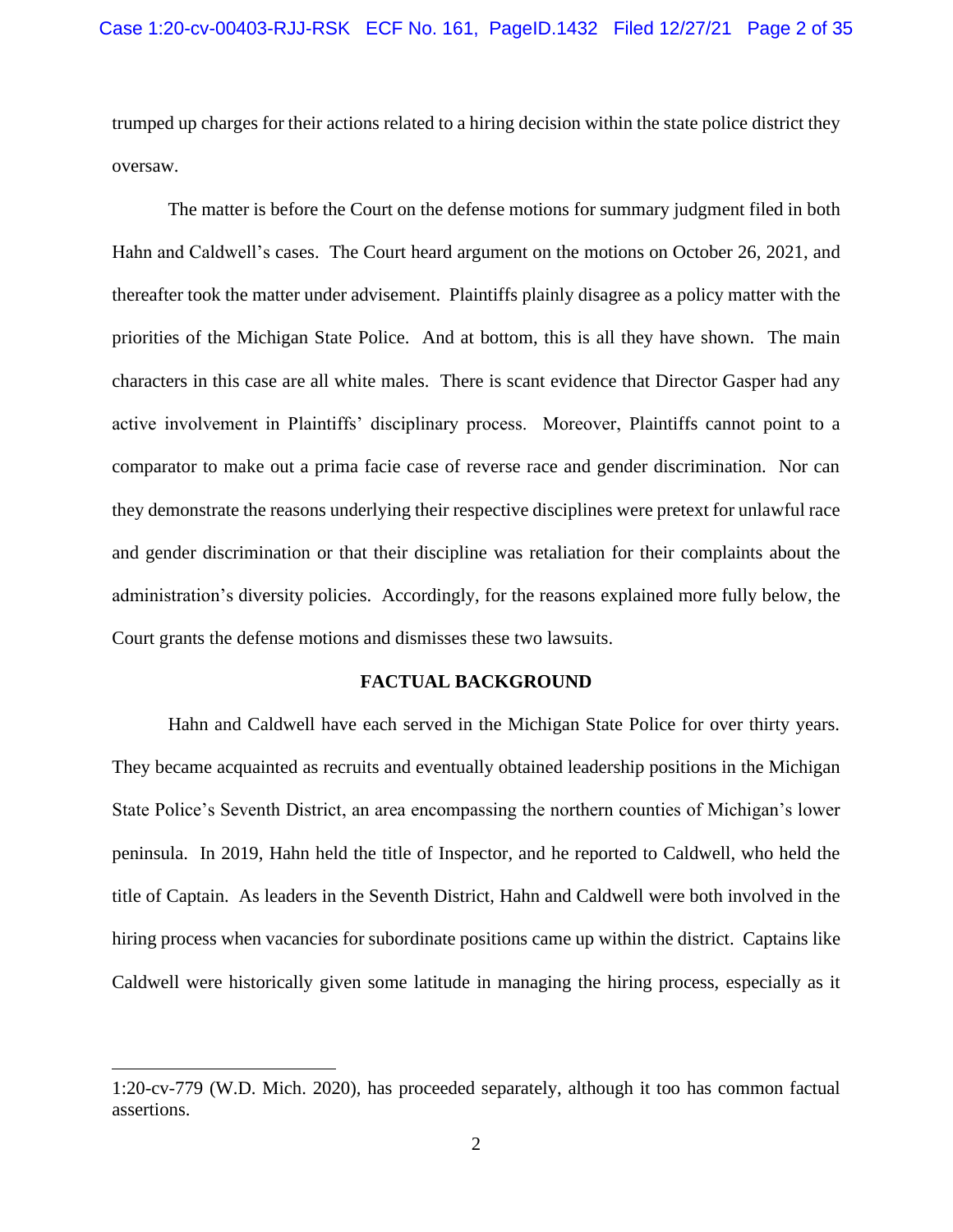related to lateral movements within the district. So, when Michael Bush, a white male, asked that Hahn and Caldwell approve his lateral transfer application within the district, Plaintiffs assert there was nothing out of the ordinary when they told Bush they would not support the request because they needed him in his current position. What followed, however, was a process that eventually led to Hahn's termination and Caldwell's demotion. Plaintiffs claim that their discipline was just one example of a policy and practice dating back several decades in the Michigan State Police that preferred racial and gender minorities over white males. They were disciplined, Plaintiffs argue, for speaking out about those discriminatory practices.

All this is Plaintiffs' position in brief. Below, the Court provides additional detail.

# **I. The Diversity Initiative and Hahn and Caldwell's Complaints**

## *A. Defendant Gasper Institutes the "Diversity ONE" Initiative.*

In January 2019, Defendant Gasper became the Director of the Michigan State Police when Governor Gretchen Whitmer succeeded Rick Snyder as Governor of Michigan. Plaintiffs allege that after taking office the new administration doubled down on a practice in the Michigan State Police dating back to the 1980s that maintained unlawful racial and gender minority preferences in the police force. Throughout the years the practice has been more overt than at others. In response to past litigation<sup>2</sup> and a State constitutional amendment in 2006, for example, Plaintiffs argue the preferences have become more nuanced. But make no mistake, Plaintiffs say, in practice the state police have, both past and present, unlawfully given preferences to racial and gender minorities in all aspects of employment.

<sup>2</sup> *See, e.g., Herendeen v. Michigan State Police*, 39 F. Supp. 2d 899 (W.D. Mich. 1999).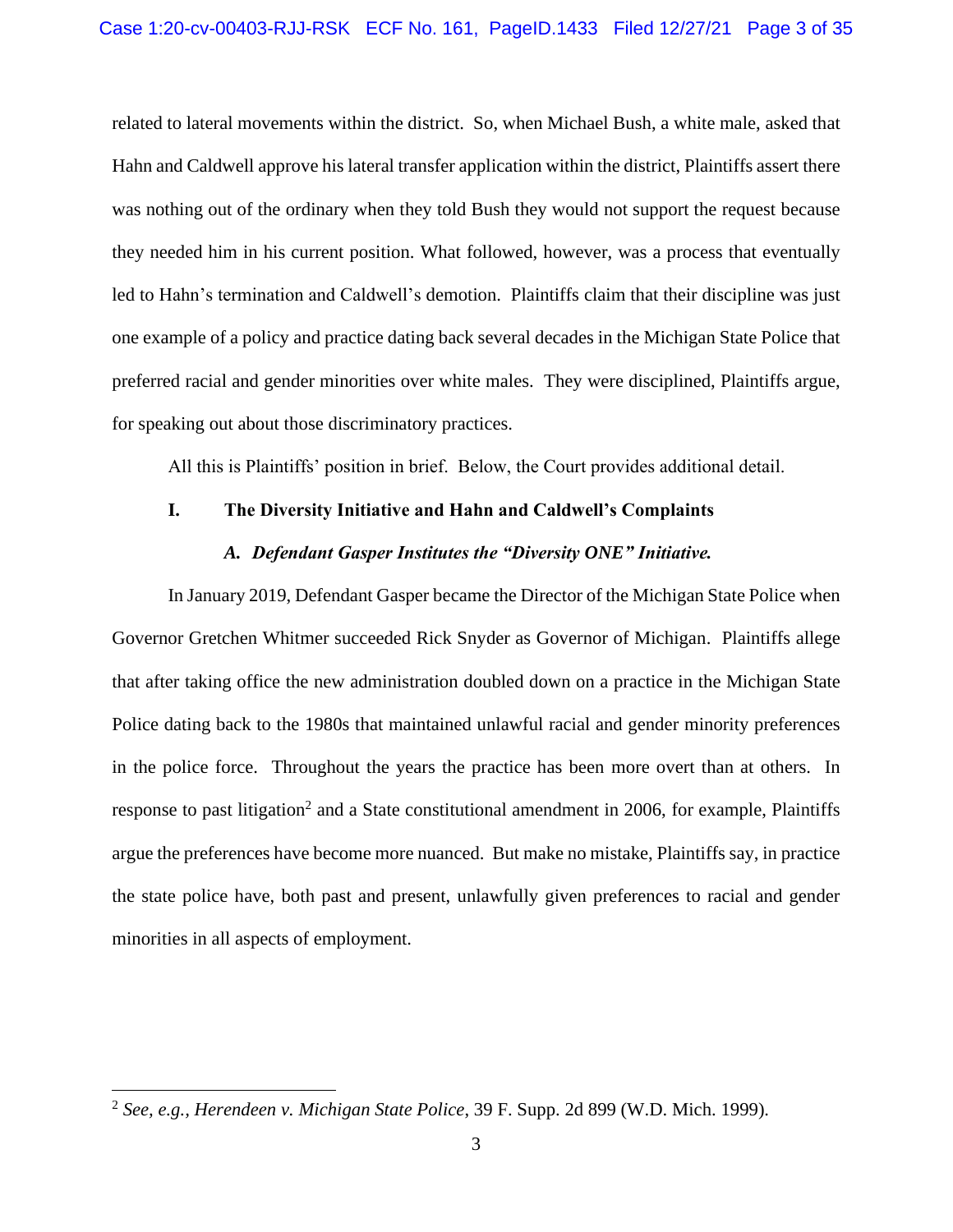Plaintiffs specifically allege that Defendant Gasper reinforced these past practices under a "diversity ONE initiative."<sup>3</sup> It began during a February 6, 2019, meeting, where Director Gasper commented that diversity would be the "number one priority" within the Michigan State Police. (Caldwell Sec. Am. Compl. ¶ 32, ECF No. 116, PageID.710-711). Then, in October 2019, Caldwell commented that the Michigan State Police was "way too white, and way too male" and announced that the Michigan State Police would diversify all ranks of the police force. He announced certain percentage targets for gender and racial minorities. As Caldwell and Hahn put it, the new diversity initiative had a negative impact on the morale of white male officers in the Michigan State Police. Not only did it effect hiring practices, but it also resulted in disparate treatment towards white male officers. Those officers were treated differently than other officers for engaging in similar conduct. It is against this backdrop that both Plaintiffs place themselves in the late summer and early fall of 2019.

# *B. Plaintiff Hahn's Complaints About a Comedy Sketch by a Minority Employee.*

On August 29, 2019, Plaintiff Hahn attended the retirement party of a fellow employee. Sergeant Dwayne Gill, a moonlighting comedian, took the stage for an open-mic segment. During his routine, Sergeant Gill made several jokes with a racial or gender-based tinge that Hahn understood to be in violation of the Michigan State Police's Discrimination and Harassment Policy. (Hahn Sec. Am. Compl. ¶ 48, ECF No. 121, PageID.745).<sup>4</sup> Hahn assumed that the senior

 $3$  The record sometimes refers to this as "Diversity 1" or "Diversity 10.0." It is not clear from the summary judgment record if the initiative has been reduced to writing. The defense provides a "strategic plan" for the Michigan State Police that highlights some of the goals of the initiative, including a "key measure" setting out percentage targets for racial and gender minorities in the trooper applicant pool. (ECF No. 142-19).

<sup>&</sup>lt;sup>4</sup> "Hahn ECF" refers to the docket in Hahn's case, *Hahn v. Gasper*, No. 1:20-cv-403. The docket in Caldwell's case, *Caldwell v. Gasper*, No. 1:20-cv-411, in turn, is referred to by using "Caldwell ECF." The summary judgment record in both case contains significant overlap.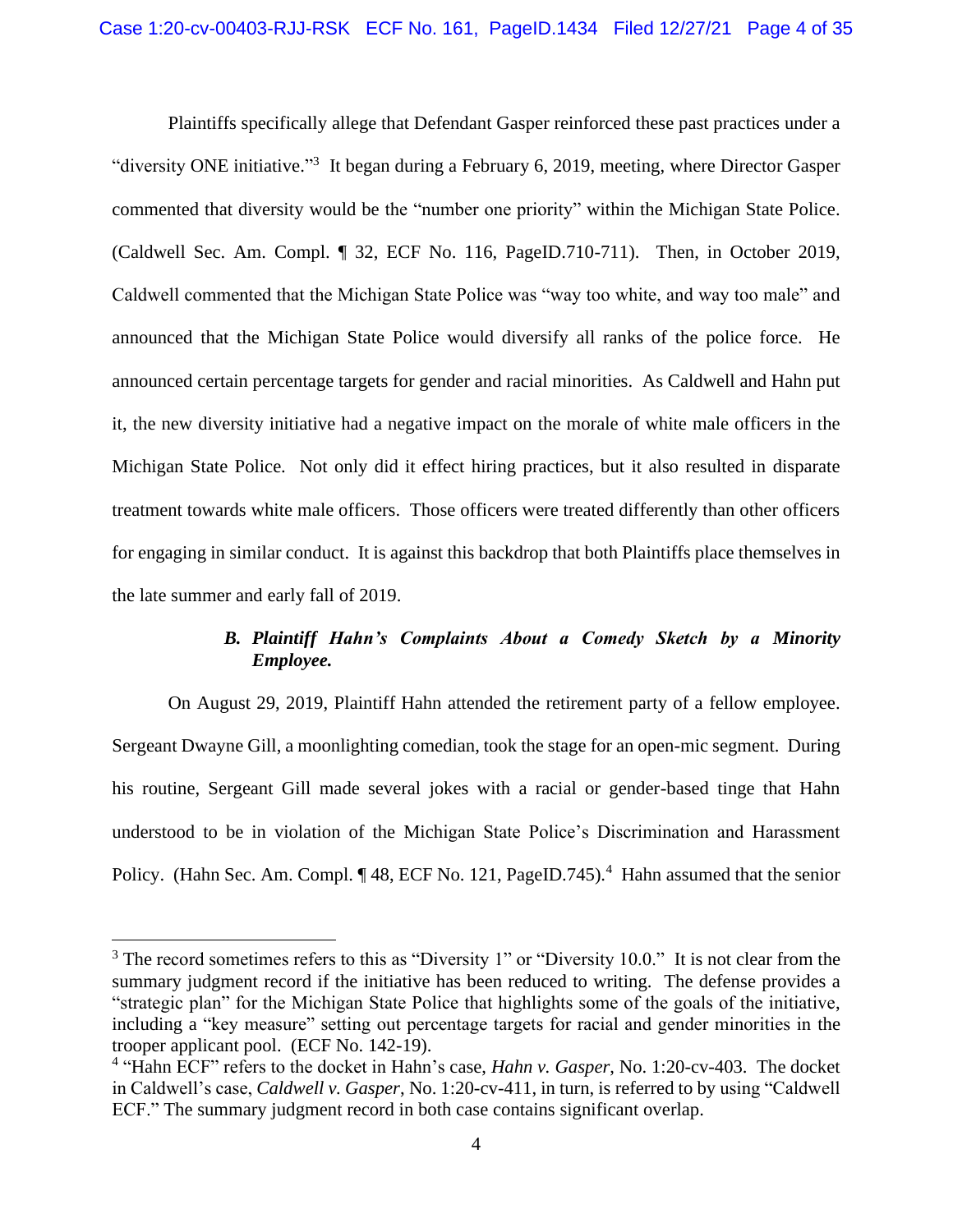members of the Michigan State Police who were in attendance would act on the matter, but after several days when no action had been taken, Hahn complained about the comments to Sergeant Gill's supervisor, Lisa Rish, "as he was duty bound by policy and his oath of office to do." (*Id.* at ¶ 50). Rish tried to dissuade Hahn from pursuing a complaint but Hahn pointed out that failing to investigate the matter would amount to a double standard in the application of the Michigan State Police's harassment policy. The senior members took no action, Hahn believed, because Sergeant Gill was a racial minority. Rish reluctantly agreed to investigate the matter.

Hahn also performed his own investigation. He viewed some of Sergeant Gill's comedy sketches on the internet and concluded that they also violated the Michigan State Police's Code of Conduct and its Discrimination and Harassment Policy. On September 13, 2019, Hahn sent Inspector Lisa Gee-Cram a link to one of the videos and copied Caldwell on the email. (Hahn ECF No. 1-5). Hahn remarked that the video was not "in step with the direction our department and society are trying to move[.]" (*Id.*). Approximately a week later, on September 19, 2019, Hahn spoke with Stephanie Horton, the Human Resources Director of the Michigan State Police about Gill's videos. She advised Hahn that his complaint to Lisa Rish was being sent up the chain of command. Ms. Rish also contacted Hahn and hold him that there would be an internal investigation of his complaint. (Hahn Sec. Am. Compl., ¶¶ 66-68, Hahn ECF No. 121, PageID.747).

### *C. Plaintiff Hahn and Caldwell Complain About the Diversity Initiative*

A few weeks later, on October 8, 2019, Director Gasper held a fall forum event. At the forum, Director Gasper reiterated the comments he had made earlier that spring. Diversity was to be the number one priority of the state police. Gasper further commented that the police force was "way too white and way too male" and allegedly instituted a directive that the Michigan State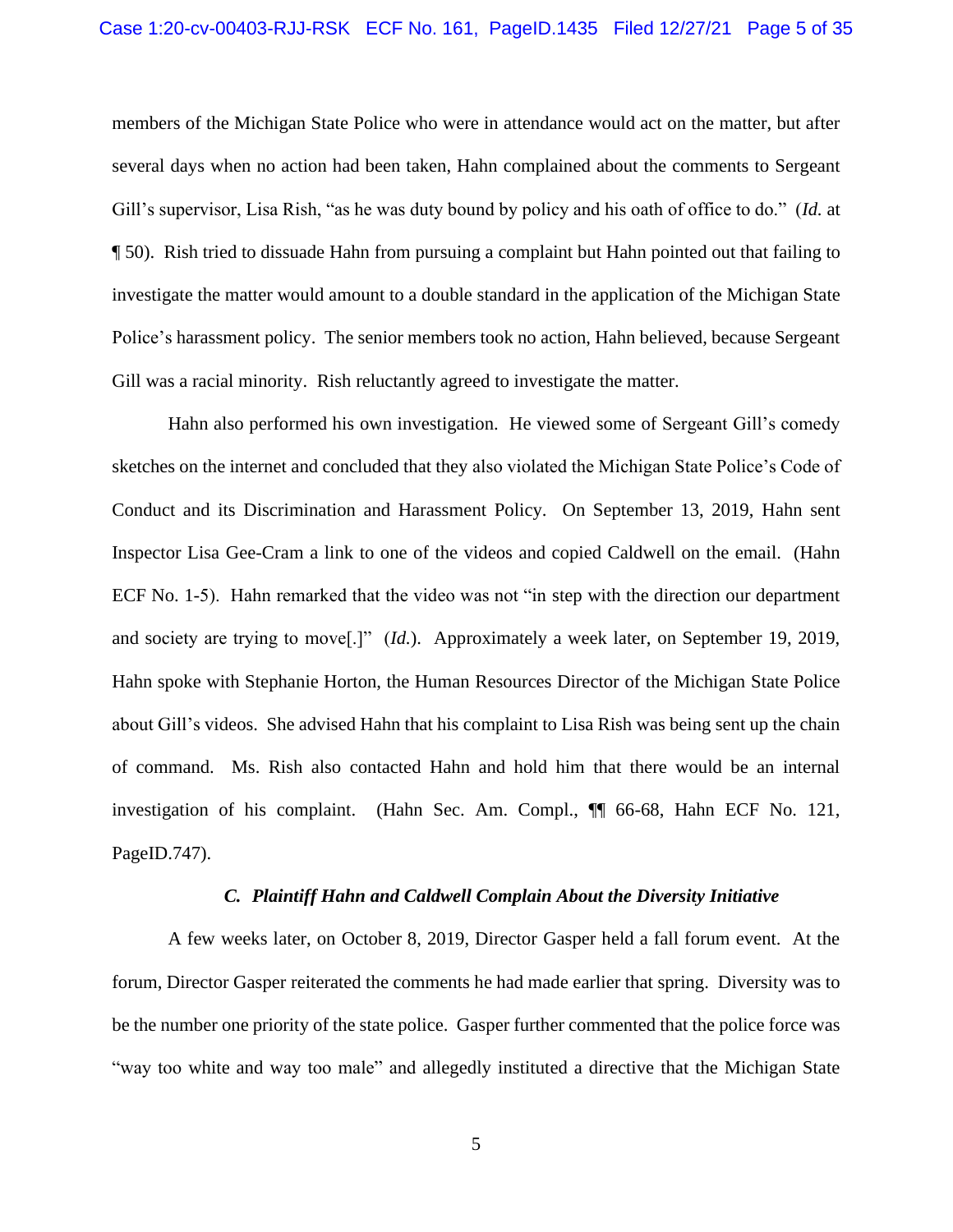Police was to set aside 25% of positions for minorities and 20% for females. (Hahn. Sec. Am. Compl. ¶ 31, Hahn ECF No. 121, PageID.741; Caldwell Sec. Am. Compl. ¶ 39, Caldwell ECF No. 116, PageID.711).

The following day, Lt. Colonel Rick Arnold, a member of the leadership team working underneath Director Gasper, held a bureau meeting. Both Hahn and Caldwell were in attendance. At the beginning of the meeting, Arnold commented that the purpose of the meeting was to have a "difficult discussion" about the racial and gender preferences in the State police force. (Caldwell Sec. Am. Comp. ¶ 41, ECF No. 116, PageID.712). During the meeting, Arnold solicited feedback from the attendees. Plaintiff Caldwell spoke up and was blunt. He explained that the initiative would have a negative impact on white males in the police force under his command. He told Arnold that the term "white male" had taken a negative connotation in the state police. Caldwell asked how Director Gasper's public comments could foster an atmosphere of inclusion amongst those officers who were not racial or gender minorities. (Caldwell Decl. ¶¶ 10-14, Caldwell ECF No. 145-14, PageID.1268). Hahn spoke in favor of Caldwell's comments. He criticized the Michigan State Police's "hand-wringing over demographics" and commented that the initiative was an unwise response to false claims of institutional racism in the police force. (Hahn Decl. ¶ 15, Caldwell ECF No. 145-12, PageID.1259).

Both Hahn and Caldwell assert that following these comments, they became personas non grata at work. Other officers avoided them, especially when Director Gasper was present. (Caldwell Dep. 154-155, Hahn ECF No. 145-2, PageID.1170). And when, in January of 2020, Caldwell told Arnold that he supported Hahn's complaint about Sergeant Gill and communicated that he believed Hahn was being targeted for his complaint, Arnold responded that the two should do a better job of getting along with others. (Hahn ECF No. 145-2, PageID.1185).

6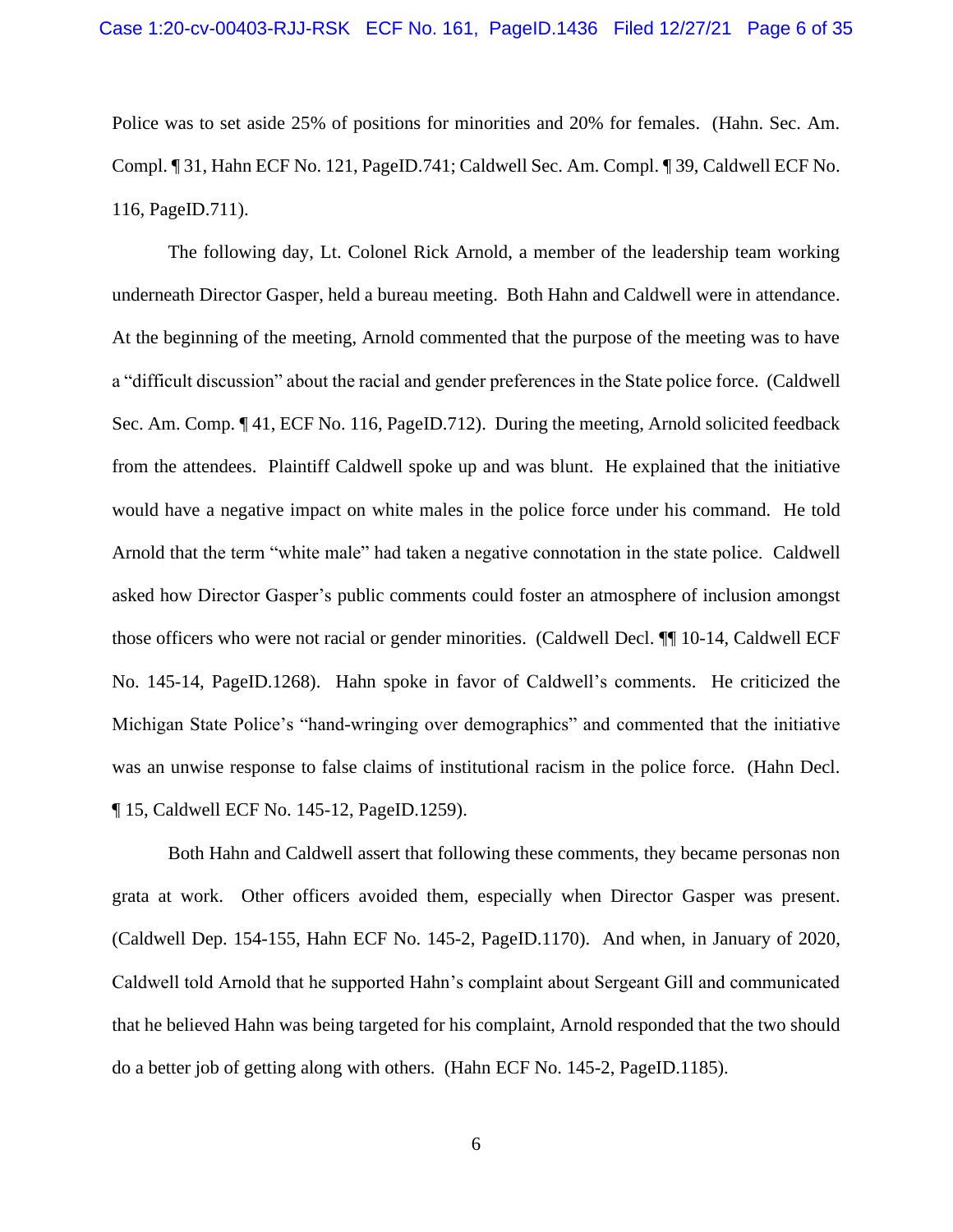# **II. The Lateral Transfer Request**

# **A. Michigan State Police's New Hiring Policy and the Assistant Post Commander Opening**

In August of 2019, the Michigan State Police instituted a new hiring policy for vacancies in higher level positions. Among other things, the policy directed that the vacancies for those positions would first have to be posted for lateral transfers only. The policy further required that "[t]he hiring manager *shall* hold an interview . . . to determine [the applicant's] qualifications, interest in the position, and job fit." (Hahn ECF No. 145-21, PageID.1292) (emphasis added). Only if there was no individual selected during this lateral stage could the vacancy be opened up for all applicants, including those interested in promotions.

On September 27, 2019, Hahn emailed Inspector Scott Marier requesting that a position for the Assistant Post Commander position in Gaylord, Michigan be posted for lateral or promotion applicants. (Hahn ECF No. 145-18, PageID.1276). The Assistant Post Commander position fell under the requirements of the new hiring policy but Hahn asked Marier whether they could forgo the lateral transfer stage and open the position for all applicants. But Lt. Colonel Arnold decided that the policy requiring the lateral transfer stage needed to be followed. (Hahn ECF No. 142-2, PageID.1014-1015).

Accordingly, the Assistant Post Commander position was posted on October 9, 2019, for employees interested in a lateral transfer.

# **B. Bush Applies for the Assistant Post Commander Position and is Told He Would Not be Selected.**

After hearing of the opening, Dt./Lt. Michael Bush, a white male, emailed his supervisor, F/Lt. Belcher and expressed a desire to apply for the lateral transfer. Bush had been with the Michigan State Police for over twenty years and had recently been promoted to the position of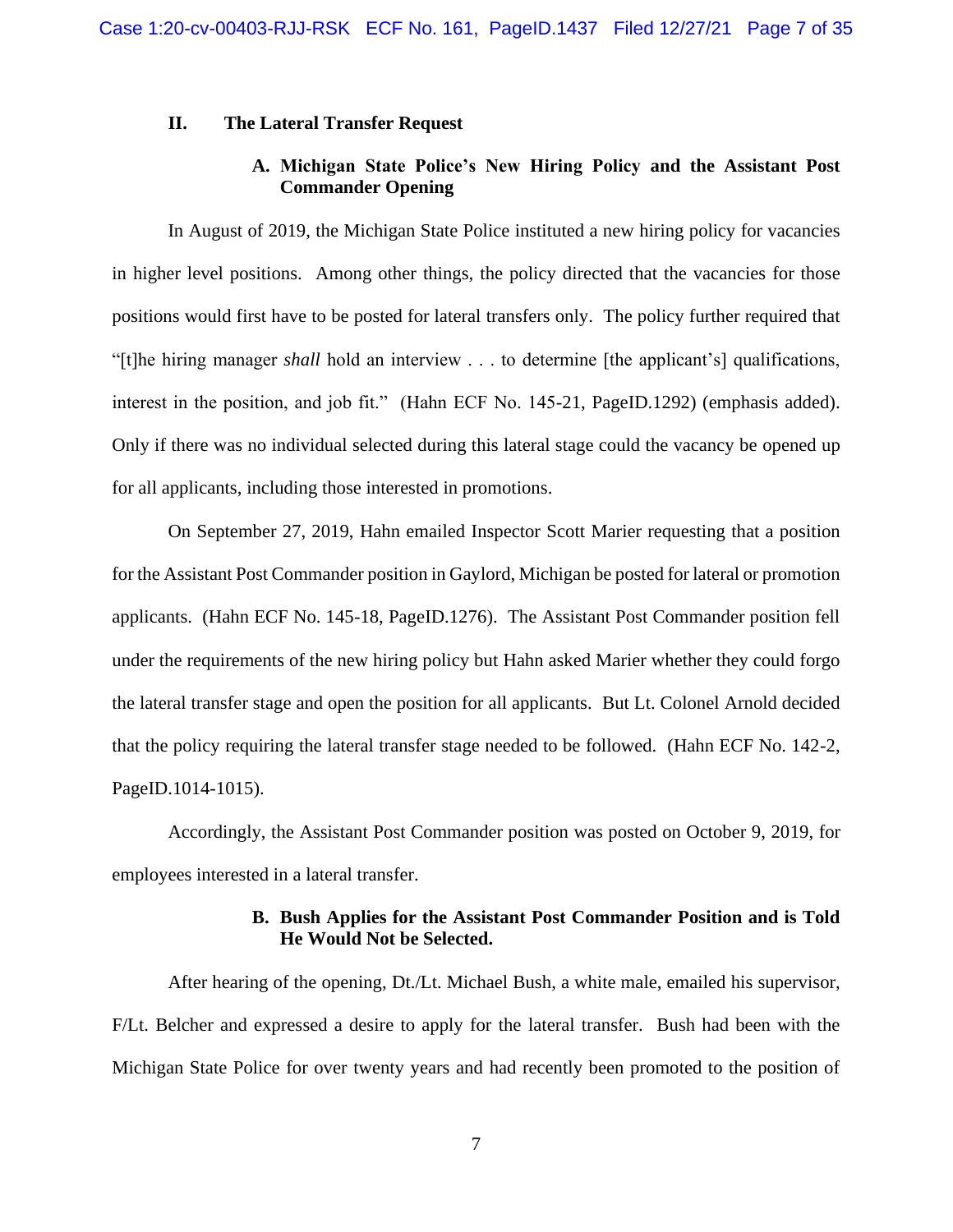detective lieutenant serving as the Traverse Narcotics Team ("TNT") Commander, a position in the Seventh District. (Caldwell ECF No. 137-3, PageID.985-84). Applicants in the Michigan State Police interested in moving to a different position are required to obtain a recommendation from their superiors on an internal, PD-035, form. To move forward with the application, Bush asked Belcher to complete the required PD-035 recommendation form on his behalf.

In the following days, Bush discussed the position with Caldwell, Hahn, and Belcher. None of the individuals supported the transfer. Belcher told Bush he did not support the transfer because Bush had only recently been promoted to the narcotics team and he wanted Bush to stay in the position for the needs of that team. (Hahn ECF No. 145-18, PageID.1277). In a similar vein, Caldwell told Bush that he would not approve a transfer, and that Caldwell needed Bush to remain at TNT for "operational reasons." (Hahn ECF No. 145-18, PageID.1280). On October 15, 2019, Belcher completed the PD-035 form. Belcher did not recommend Bush for the position because he believed Bush had not been in the TNT position long enough to warrant the Assistant Post Commander position. (Caldwell ECF No. 137-4, PageID.989). The PD-035 form was forwarded to Human Resources.

#### **C. Arnold Requires that Bush Be Given an Interview**

Meanwhile, on October 14, 2019, Angela Fuqua with Human Resources sent an email to the hiring manager for the Assistant Post Commander position, F/Lt. Jason Nemecek. The email explained that Bush was the lone applicant for the position. Ms. Fuqua wrote that even though Bush was the only applicant, Nemecek was not obligated to move forward with Bush if Nemecek believed Bush was not qualified. Nemecek could also conduct an informal interview that might illuminate whether Bush was qualified for the position. (Hahn ECF No. 142-5, PageID.1029). To select Bush for the position, Nemecek was to complete a selection memo explaining that Bush was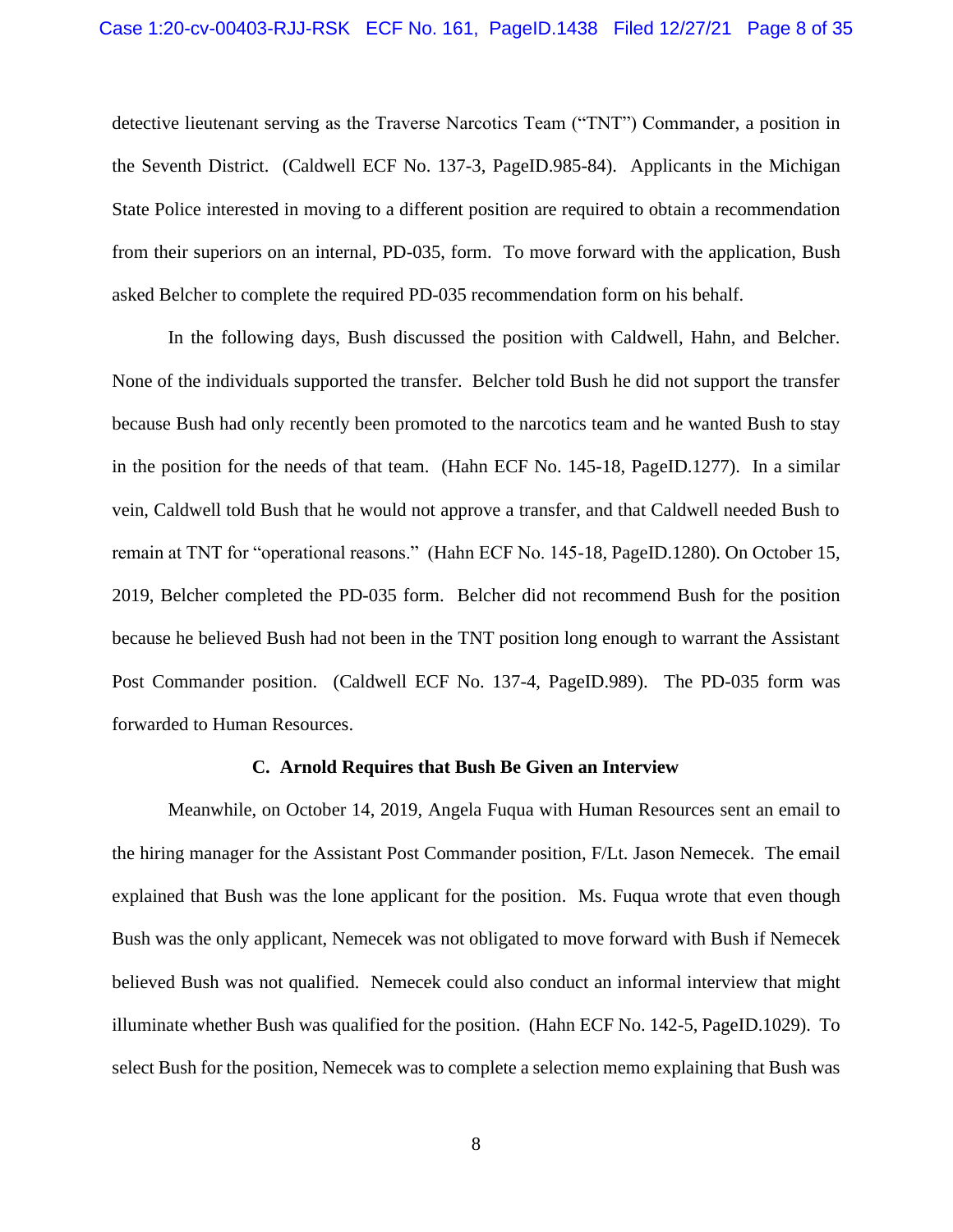the only applicant and addressing Bush's competencies and work experience. (*Id.*). At that time, Human Resources did not yet have Bush's completed PD-035 form. Ms. Fuqua indicated that the form, and other materials, would be forwarded along to Nemecek when they were received. On October 21, 2019, Nemecek followed up with Ms. Fuqua to ask when he might receive the rest of Bush's application. (ECF No. 142-7, PageID.1036). Ms. Fuqua initially responded that because Belcher did not recommend Bush for the position, Bush would be placed back in the queue. (*Id.*). But Stephanie Horton and Richard Arnold subsequently discussed Bush's application and concluded that Belcher's PD-035 non-recommendation was invalid because it was based on Bush's lack of time in his current position, and not his performance. There was, Arnold decided, no requirement that personnel spend a specific amount of time in a position before applying for a transfer. (Hahn ECF No. 142-2, PageID.1015).

Arnold called Caldwell and told him that under the new policy, Bush needed to be given an interview. It was important, he said, that the policy be followed. (Arnold Dep. 93, Hahn ECF No. 142-8, PageID.1039). Caldwell bristled at the interference in the process and told Arnold that unless Arnold or Director Gasper overruled him, he was going to deny the transfer. Arnold assured Caldwell that he would not overrule the interview panel. (Arnold Dep. 87, Hahn ECF No. 145-7, PageID.1229). Caldwell described Arnold's instructions as to "go through the motions" of the new lateral transfer policy. (Caldwell Dep. 39, Hahn ECF 145-2, PageID.1158).

# **D. Nemecek and Connie Swander Interview Bush and Select Him for the Position**

Following the call with Arnold, Caldwell spoke with Nemecek about interviewing Bush. Consistent with Arnold's directions, Caldwell told Nemecek that he needed to convene an interview panel and interview Bush. But Caldwell emphasized to Nemecek that this was only so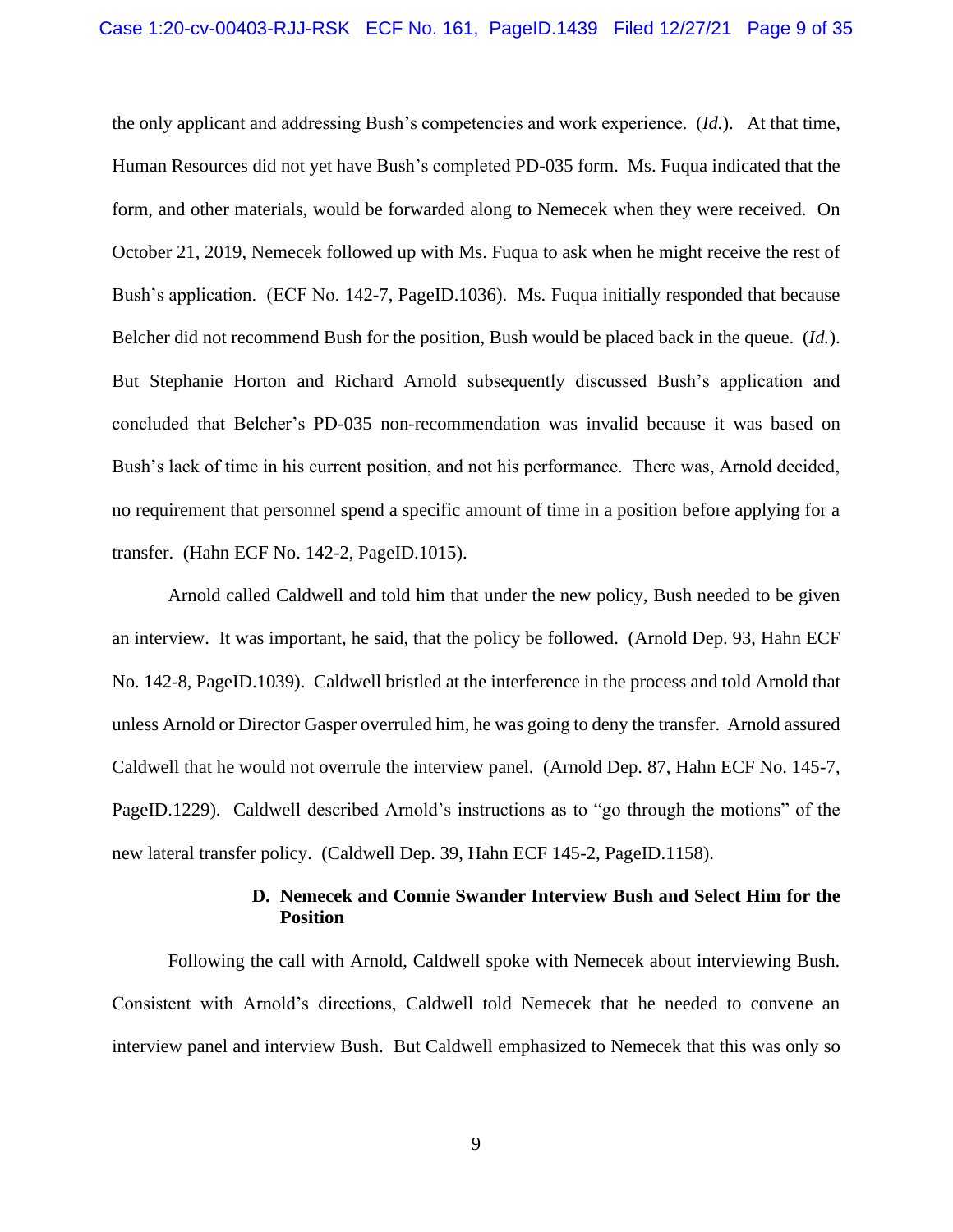as to "go through the motions" of the new policy. Regardless of any interview, Caldwell said, he would not approve the transfer. (Hahn ECF No. 145-18, PageID.1280-1281).

On October 28, 2019, Nemecek and Connie Swander interviewed Bush for the Gaylord post. Bush was asked five questions, and Nemecek found that Bush gave "very clear and concise answers." (Caldwell ECF No. 137-2, PageID.968). The interviewers also scored Bush using a "PD-011" form, which was an interview evaluation grid. The evaluation form was a tool used for some interviews, but it was not listed as a required form in the email that Ms. Fuqua had sent Nemecek. And Hahn was emphatic that he never directed Nemecek to use the PD-011 form during the interview. Nevertheless, Nemecek and Swander completed the form for Bush and scored Bush at 52 out of 60 points, reflecting a high score. Both Nemecek and Swander signed the form, indicating they agreed to the listed scores. (Hahn ECF No. 142-9, PageID.1041).

## **E. Hahn and Caldwell Direct Nemecek to Review the Selection**

The PD-011 form, and a memo indicating Bush had been selected for the Assistant Post Commander position, were forwarded to Hahn. Hahn was surprised that Nemecek had selected Bush, and he sent the selection memo to Caldwell. Caldwell then spoke with Nemecek about the decision. According to Caldwell, Nemecek explained that in selecting Bush for the position, he had no intention of circumventing the district; rather, he had completed the PD-011 form and authored the selection memo because he had been told to go through the motions, and Nemecek thought he had done what the process required. (Hahn ECF No. 145-18, PageID.1281). Nemecek further stated that he believed that his memo and the completed form did not matter in any event, since Caldwell had already decided not to approve the transfer. (*Id.*).

Believing that by being told to "go through the motions," Nemecek may have "pencil whipped," or inflated, Bush's scores, Caldwell asked Hahn to follow up with Nemecek and ask if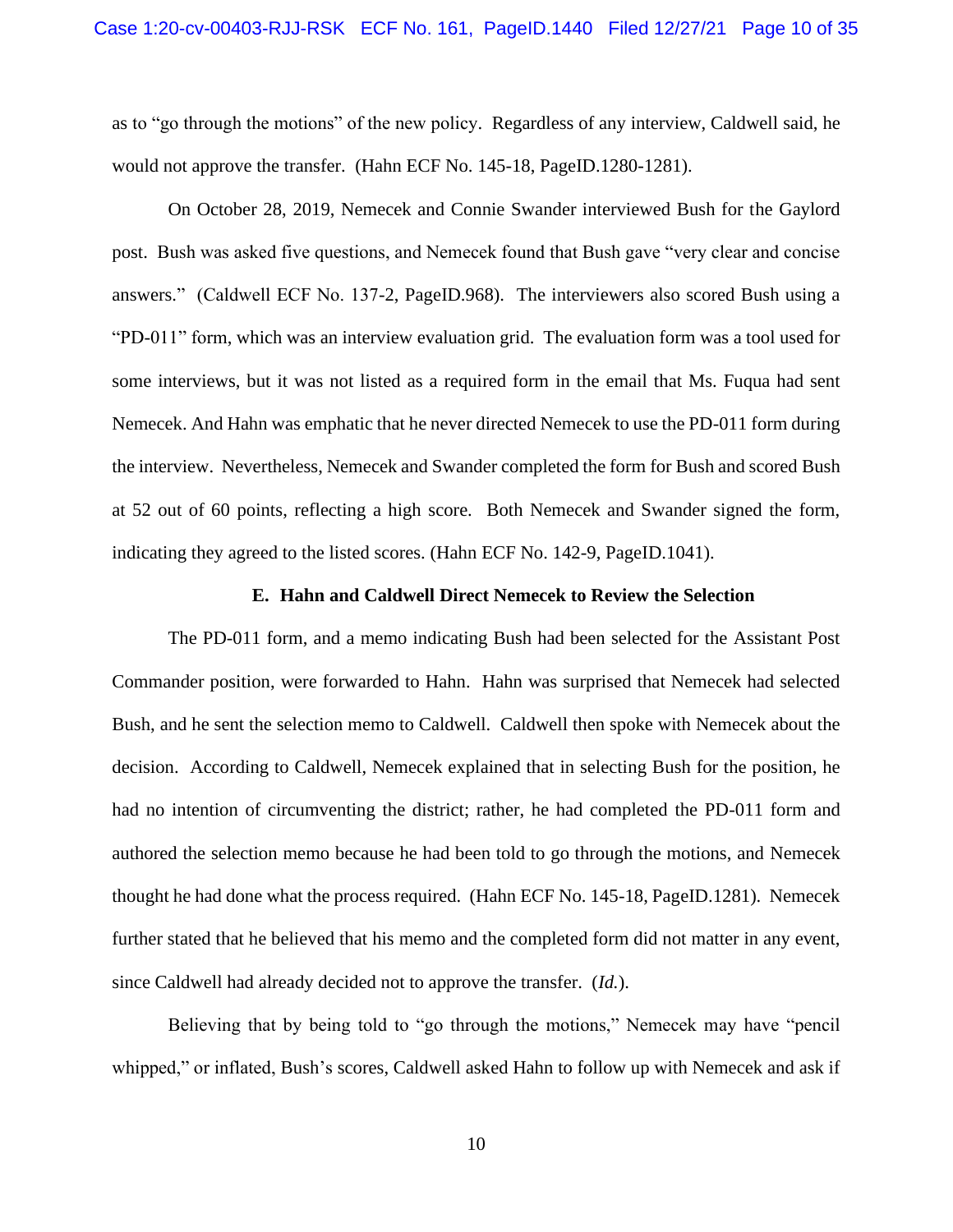the scores on the PD-011 accurately reflected Bush's performance in the interview. If the scores were not accurate, Hahn was to instruct Nemecek to resubmit the PD-011 with accurate scores. (Hahn ECF No. 145-18, PageID.1281). Hahn did as he was told. Nemecek then discussed the matter with Connie Swander. Ms. Swander indicated she would not revisit the score. Nemecek then informed Hahn and Caldwell.

## **F. Caldwell Speaks to H.R. About the Bush Application**

Caldwell and Horton subsequently had a conversation about the Bush application and Nemecek and Swander's PD-011 scores. During the conversation, Ms. Horton indicated that a lateral interview does not require the use of the PD-011 scoring grid or a full selection memo. (Hahn ECF No. 142-2, PageID.1014). In a follow up email, Horton confirmed that the PD-011 form was not required. (Hahn ECF No. 145-18, PageID.1278). Having received word that the PD-011 form was not required, there was no longer any need to revisit the scores on the PD-011. And on October 30, 2019, Nemecek completed a revised selection memo that requested the Assistant Post Commander position be opened to all applicants. (Hahn ECF No. 142-14, PageID.1051).

## **III. The Disciplinary Process**

### **A. Internal Affairs Investigates Hahn and Caldwell**

On November 1, 2019, the Michigan State Police's Professional Standards Committee received a complaint that alleged Hahn "used his position to manipulate a hiring process to exclude D/Lt. Mike Bush from a lateral transfer to the Gaylord Post." (Hahn ECF No. 142-2, PageID.1004). The complaint was investigated by F/Lt. Brody Boucher, the commander of the Professional Standards section.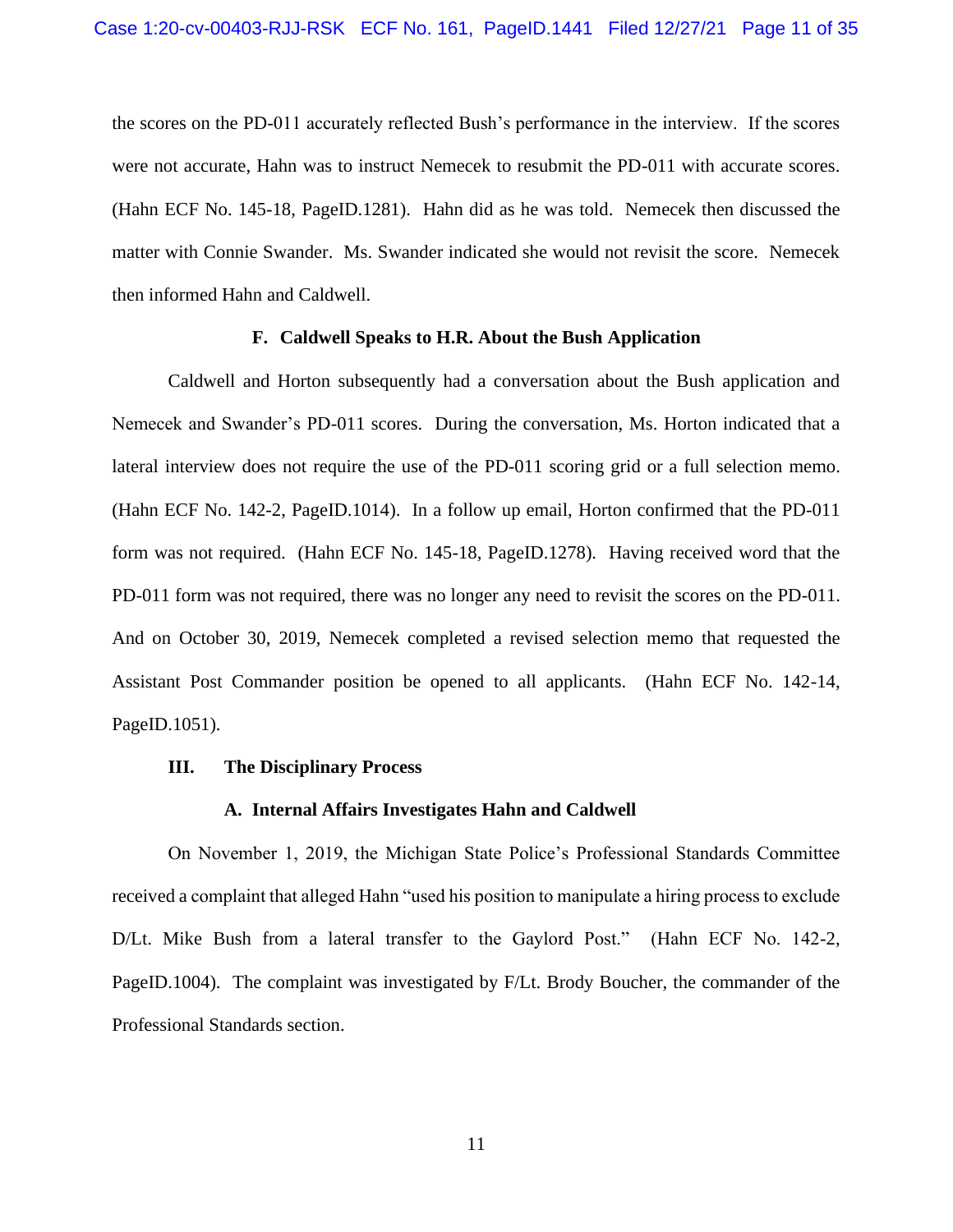Over the course of several weeks, the investigation grew to include Caldwell. Boucher received permission to monitor Caldwell and Hahn's emails, reviewed other documents, and interviewed Hahn, Caldwell, Nemecek, Belcher, Swander, Horton, Arnold, and Bush. In his report summarizing his interviews, Boucher described how Nemecek and Swander felt uncomfortable with how Hahn and Caldwell had interacted with them during the application process. Nemecek described how Hahn and raised his voice and badgered him. Nemecek felt "sick to his stomach" about how things had taken place. (Hahn ECF No. 142-2, PageID.1006).

## **B. Charges are Filed Against Hahn and Caldwell**

Boucher's internal affairs investigation resulted in a final report that was sent to Director Gasper on March 5, 2020. (Hahn ECF No. 154-4, PageID.1402).<sup>5</sup> Four days later, a statement of charges and proposed discipline against Hahn and Caldwell was released. The statement of charges as to Plaintiff Hahn recommended termination. The charges described the basis for the recommendation:

> An internal affairs investigation . . . established that in October 2019, you violated department policy when you used your position to bully and intimidate members under your command participating in a selection process. You demonstrated a lack of competence when you failed to verify the necessary requirements of a selection process and provided inaccurate and unethical direction to a subordinate employee. You violated Civil Service Rules when you directed a subordinate to manipulate a selection process to ensure a qualified candidate was not selected. You were insubordinate when you stated you understood a directive not to discuss the internal affairs investigation and subsequently sent emails to another principal member prior to their investigatory interview. After being given a

<sup>&</sup>lt;sup>5</sup> This exhibit was included in a Motion to Supplement that was filed in both cases. (Hahn ECF No. 154; Caldwell ECF No. 158). In addition to the motion to supplement, counsel for Plaintiffs referenced additional authority as part of his oral argument. The defense opposes the motion to supplement. The gist of the opposition is that the exhibits amount to an improper sur-reply. The Court has reviewed the motion, and the defense opposition. None of the additional exhibits chage the analysis or the conclusions the Court reaches below. The Court grants the motion to supplement, however, to the extent it assists in demonstrating a more complete factual record.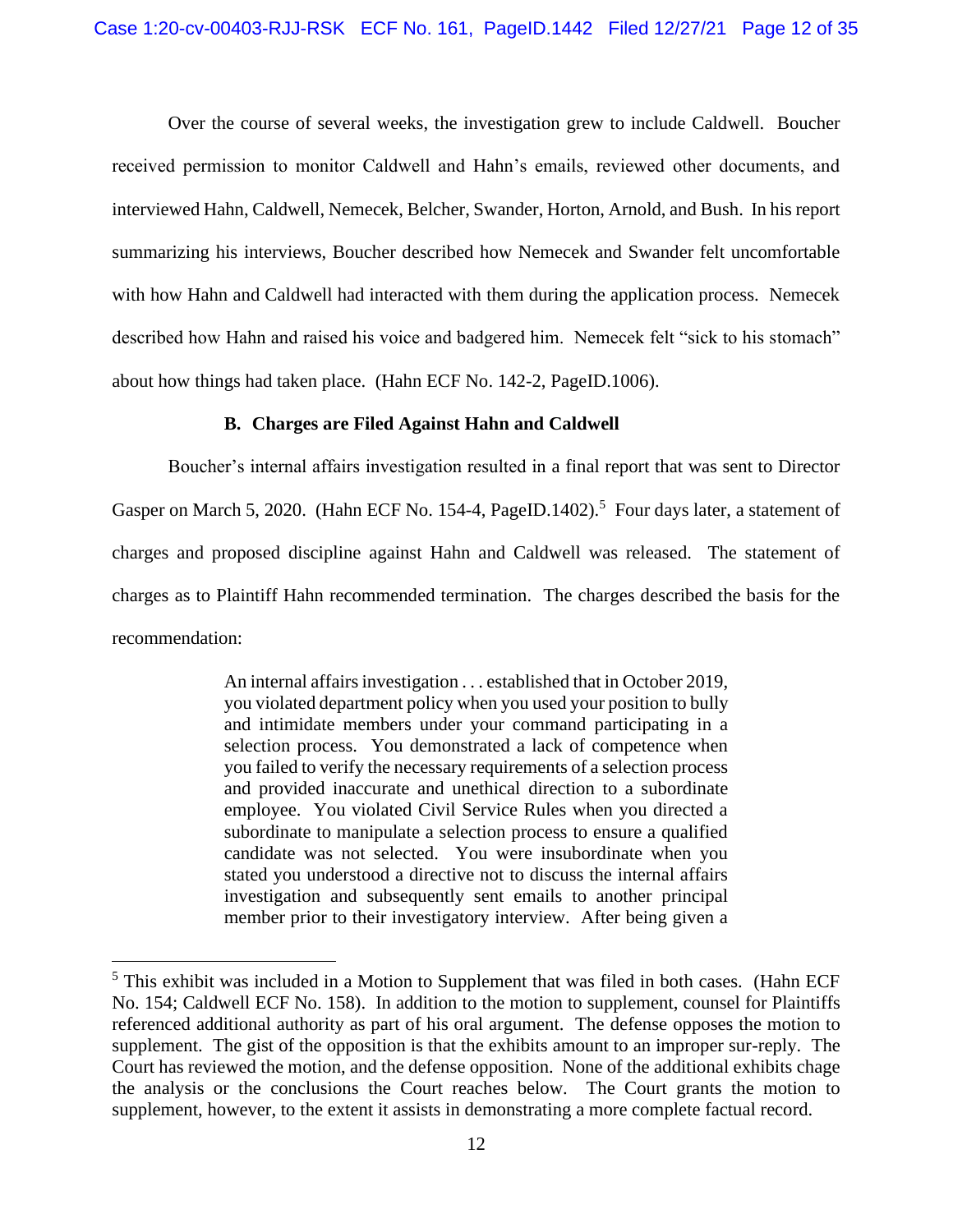direct order to fully and truthfully answer questions, you were less than truthful during your investigatory interview.

(Hahn ECF No. 142-15, PageID.1053).

Plaintiff Caldwell's charges recommended demotion:

An Internal Affairs investigation . . . established that in October 2019, you violated Civil Service Rules when you directed the review of independently assessed interview scores, not on a basis of known merit, efficiency, or fitness; rather to align with your predetermined outcome. Your actions show a clear and distinct intent to undermine the selection process. You demonstrated a lack of competence when you provided inaccurate and contradictory information regarding the relevant facts and details related to your role in the selection process, including a notarized affidavit. You failed to uphold high ethical standards and ensure the integrity of state government.

(Caldwell ECF No. 137-15, PageID.1017).

## **C. Hahn's Email to Caldwell**

Plaintiffs contend these charges were hastily prepared after Hahn emailed Caldwell a day earlier about the results of the Michigan State Police's investigation into his complaints about Sergeant Gill. That investigation resulted in a recommendation that Gill receive a two-day suspension, though that discipline was later waived by Lt. Colonel Arnold.

After hearing about the results of the Gill investigation, apparently from Caldwell, Hahn sent an email to Caldwell expressing his displeasure that Gill had received such a light sanction. Hahn remarked that he believed his complaints about the Michigan State Police's double-standards were being ignored. Hahn sensed that he was being viewed as a dissenter by his peers and by the leadership team. He believed he was being punished for his comments. (Hahn ECF No. 145-15, PageID.1271). Asserting that their email was being monitored at this time, Plaintiffs allege the charges were written up when it was clear that Hahn was not going to let the Gill matter go.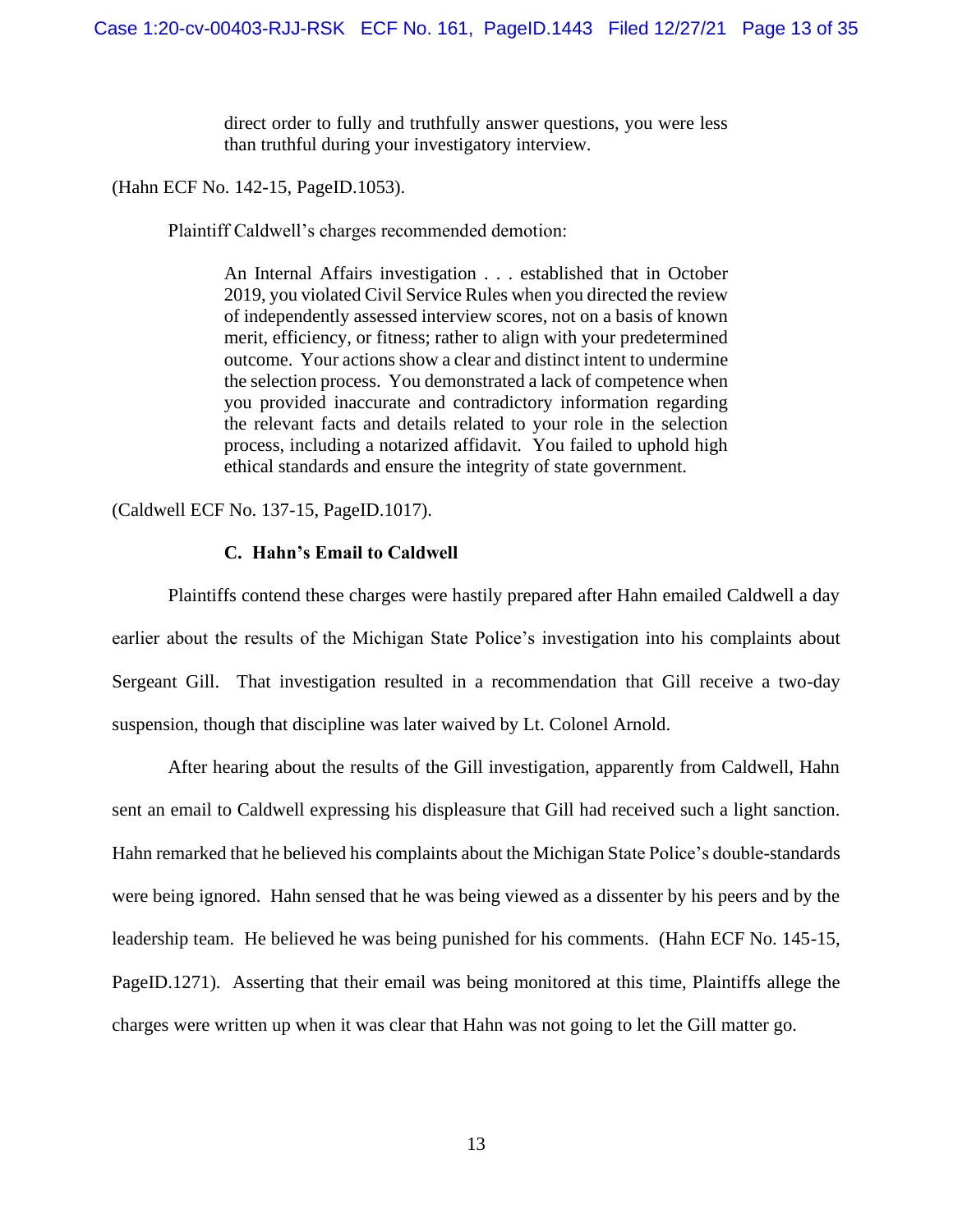# **D. The Disciplinary Conferences Result in Hahn's Termination and Caldwell's Demotion.**

Hahn and Caldwell's disciplinary conference took place on March 13, 2020, before Lt./Col. Chris Kelenske and Inspector Lisa Gee-Cram. At the hearing, Hahn alleged that he was targeted for opposing the racial and gender minority preferences of the state police and his complaints about Sergeant Gill. (Kelenske Dep. 14-15, Hahn ECF No. 142-18, PageID.1082). At the conclusion of the hearing, the recommended discipline was upheld. Caldwell was ultimately replaced by another white male within the MSP. Hahn's position had not been filled at the time briefing had concluded, however at the hearing on this matter, counsel for the defense stated that Hahn's position had also been filled by a white male.

# **PROCEDURAL HISTORY**

Hahn and Caldwell filed their respective lawsuits raising state and federal claims on May 11, 2020. Following the Rule 16 scheduling conference, Second Amended Complaints were filed both raising identical federal claims.<sup>6</sup> Count I asserts a claim against Defendant Gasper under 42 U.S.C. § 1983 for Fourteenth Amendment reverse race and gender Discrimination. Count II presents a claim against Defendant Gasper under Section 1981 for unlawful retaliation. Count III raises a claim against the Michigan State Police for reverse discrimination under Title VII. Finally Count IV brings a claim of Title VII retaliation against the Michigan State Police.

Following discovery, the defense filed a motion for summary judgment in both cases. (Hahn ECF No. 141; Caldwell ECF No. 136). Plaintiffs responded in both cases by waiving their claims in Count I. Plaintiffs oppose the motions in all other respects. At the October 26, 2021, hearing the Court confirmed with the parties that Plaintiffs were waiving their Section 1983 claim

<sup>&</sup>lt;sup>6</sup> The Court declined to exercise supplemental jurisdiction over the state law claims at the Rule 16 conference.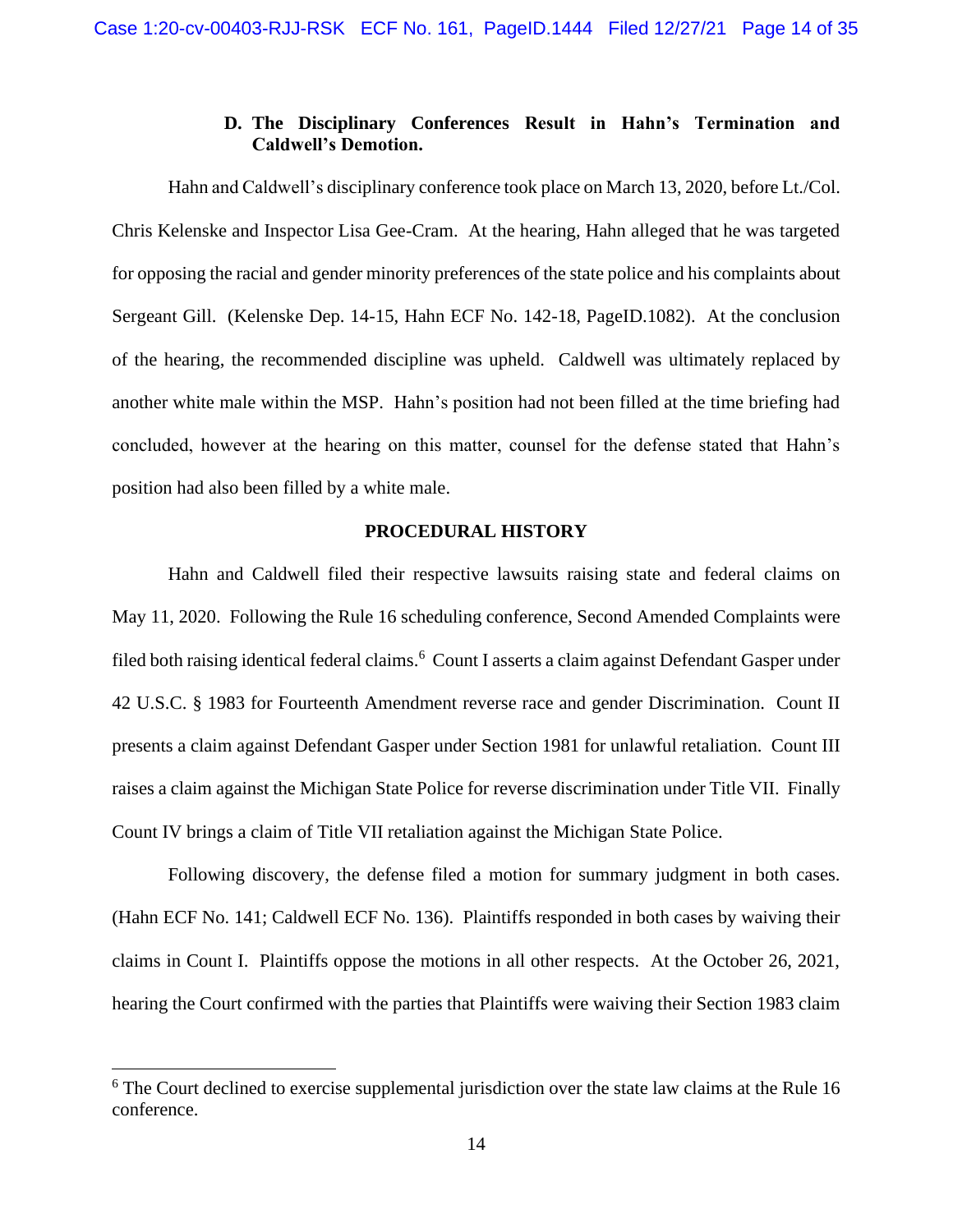against Defendant Gasper, and then heard argument on the remaining three counts. Thereafter the Court took the matter under advisement. The matter is ready for decision.

## **LEGAL STANDARDS**

Summary judgment is appropriate if there is no genuine issue as to any material fact and the moving party is entitled to judgment as a matter of law. FED. R. CIV. P. 56(a). Material facts are facts which are defined by substantive law and are necessary to apply the law. *Anderson v. Liberty Lobby, Inc*., 477 U.S. 242, 248 (1986). "The mere existence of a scintilla of evidence in support of the plaintiff's position will be insufficient; there must be evidence on which the jury could reasonably find for the plaintiff." *Id*. at 252. In deciding a motion for summary judgment, the court must draw all inferences in a light most favorable to the non-moving party, but may grant summary judgment when "'the record taken as a whole could not lead a rational trier of fact to find for the non-moving party.'" *Agristor Fin. Corp. v. Van Sickle*, 967 F.2d 233, 236 (6th Cir. 1992) (quoting *Matsushita Elec. Indus. Co., Ltd. v. Zenith Radio Corp*., 475 U.S. 574, 587 (1986)). In *Scott v. Harris*, 550 U.S. 372 (2007), the Court ruled that in considering a motion for summary judgment in the context of an excessive force claim, a court should "view[]the facts in the light depicted by the videotape." *Harris*, 550 U.S. at 380-81. The Court emphasized that "[w]hen opposing parties tell two different stories, one of which is blatantly contradicted by the record, so that no reasonable jury could believe it, a court should not adopt that version of the facts for purposes of ruling on a motion for summary judgment. *Id.* at 380.

### **DISCUSSION**

#### **I. Title VII Reverse Discrimination**

The Court begins with Count III of Plaintiffs' Second Amended Complaints, which raise a Title VII claim against the Michigan State Police for reverse race and gender discrimination.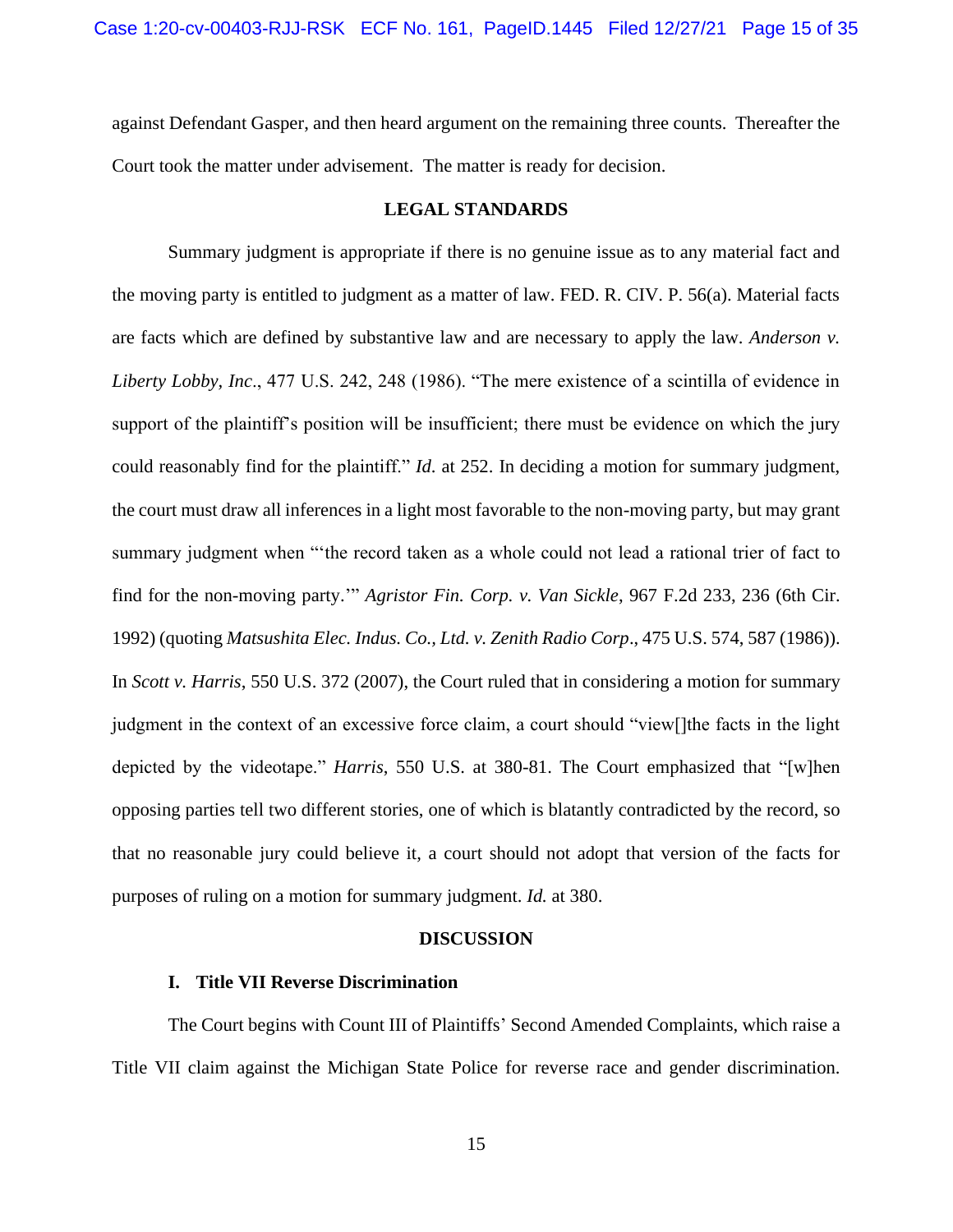Plaintiffs do not contend they have direct evidence of discrimination in support of this claim. Instead, both sides analyze the discrimination claim under the burden shifting approach set out in *McDonnell Douglas Corp v. Green*, 411 U.S. 792 (1973), as modified in cases of reverse discrimination. Applying that framework, the Court concludes the defense is entitled to summary judgment in its favor,

## **A. Burden Shifting in a Reverse Discrimination Case**

Typically, under *McDonnell Douglas*, a plaintiff must first establish a prima facie case of discrimination by showing that "(1) he is a member of a protected class; (2) he was qualified for his job; (3) he suffered an adverse employment decision; and (4) he was replaced by a person outside the protected class or treated differently than similarly situated non-protected employees." *White v. Baxter Healthcare Corp.*, 533 F.3d 381, 391 (6th Cir. 2008). "The Sixth Circuit has adapted this four-prong test to cases of reverse discrimination, where a member of the majority is claiming discrimination." *Leadbetter v. Gilley*, 385 F.3d 683, 690 (6th Cir. 2004). "In such cases, a plaintiff satisfies the first prong of the prima facie case by demonstrating background circumstances to support the suspicion that the defendant is that unusual employer who discriminates against the majority." *Id.* (internal citations and quotation marks omitted); *see also Romans v. Mich. Dep't of Human Servs.*, 668 F.3d 826, 837 (6th Cir. 2012) (in case involving majority plaintiff, the plaintiff "must establish the first prong of a prima facie case by showing background circumstances to support the suspicion that the defendant is the unusual employer who discriminates against the majority"). "To satisfy the fourth prong in a reverse-discrimination case, the plaintiff must show that the defendant treated differently employees who were similarly situated but were not members of the protected class." *Leadbetter*, 385 F.3d at 690 (internal citations and quotation marks omitted). The first and fourth prongs should be viewed separately.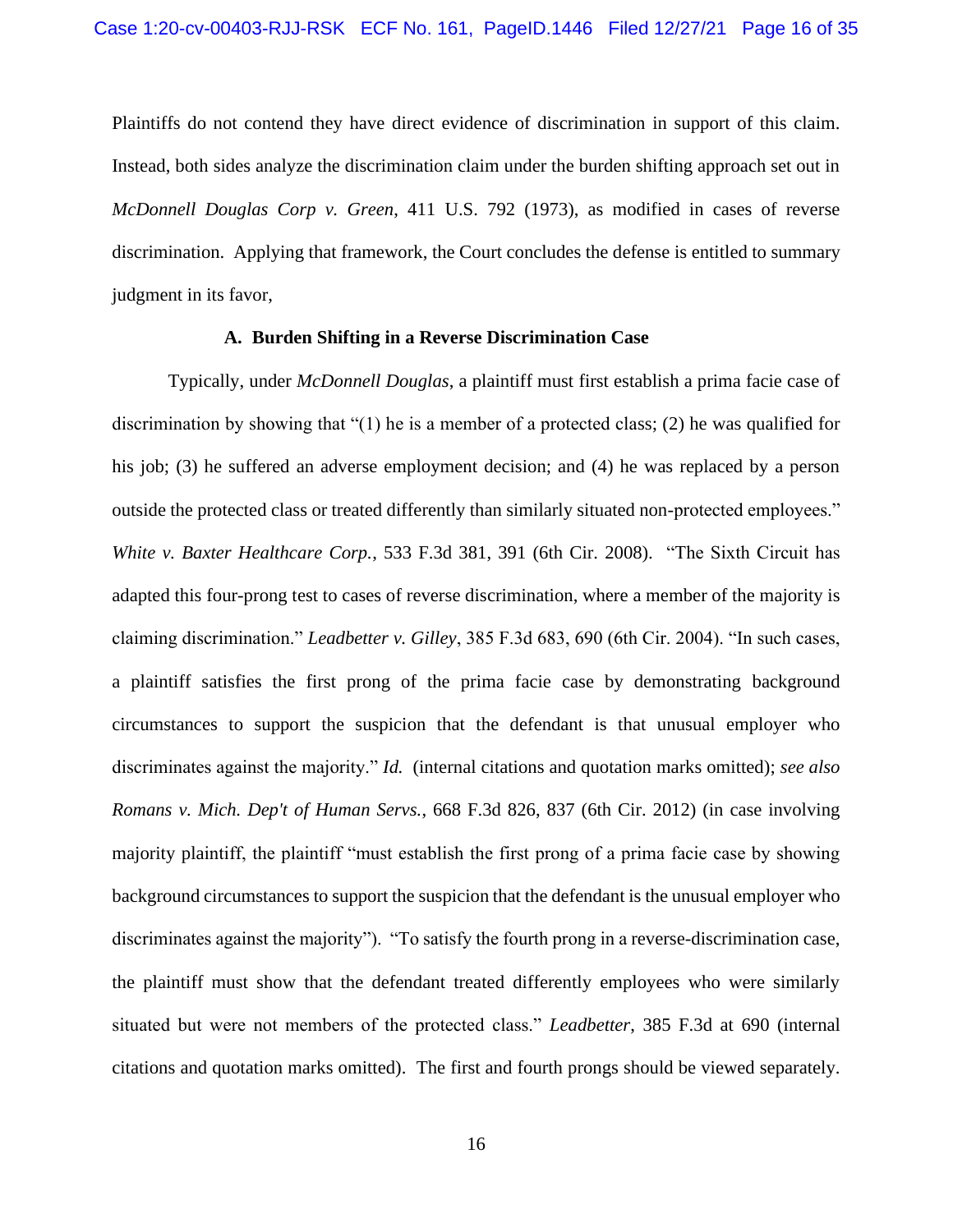"Showing that similarly situated employees of other races were treated differently than the plaintiff is an independent evidentiary requirement . . . holding that such evidence also satisfies the background circumstances requirement would collapse a four-legged test into a three-legged one." *Treadwell v. Am. Airlines, Inc.*, 447 F. App'x 676, 679 (6th Cir. 2011).

If a plaintiff makes out a prima facie reverse discrimination case, the "the burden shifts to the defendant to offer evidence of a legitimate, non-discriminatory reason for the adverse employment action." *White*, 533 F.3d at 391; *Romans*, 668 F.3d at 838-839 (applying *McDonnell-Douglas* approach in reverse-discrimination case). "Finally, if the defendant succeeds in this task, the burden shifts back to the plaintiff to show that the defendant's proffered reason was not its true reason, but merely a pretext for discrimination." *White*, 533 F.3d at 391-92.

### **B. Prima Facie Case**

The defense does not dispute that Plaintiffs were qualified for their positions and that they suffered an adverse employment action. The defense argues, however, that Plaintiffs are unable to demonstrate the background circumstances that are required to satisfy the first element. The defense further contends Plaintiffs are unable to show they were treated differently than non-white, non-male employees. While Plaintiffs likely have done enough to show background circumstances, the Court determines that Plaintiffs fail to meet the fourth element of a prima facie case.

#### *i. Background Circumstances*

The background circumstances requirement stems from a 1981 case from the D.C. Circuit, *Parker v. Baltimore & Ohio Railroad*, 652 F.2d 1012 (D.C. Cir. 1981); *see* II BARBARA T. LINDERMANN & PAUL GROSSMAN, EMPLOYMENT DISCRIMINATION LAW, Ch. 37.II.B, pp. 2488 (4th ed. 2007). Under this approach, a plaintiff must establish that "background circumstances support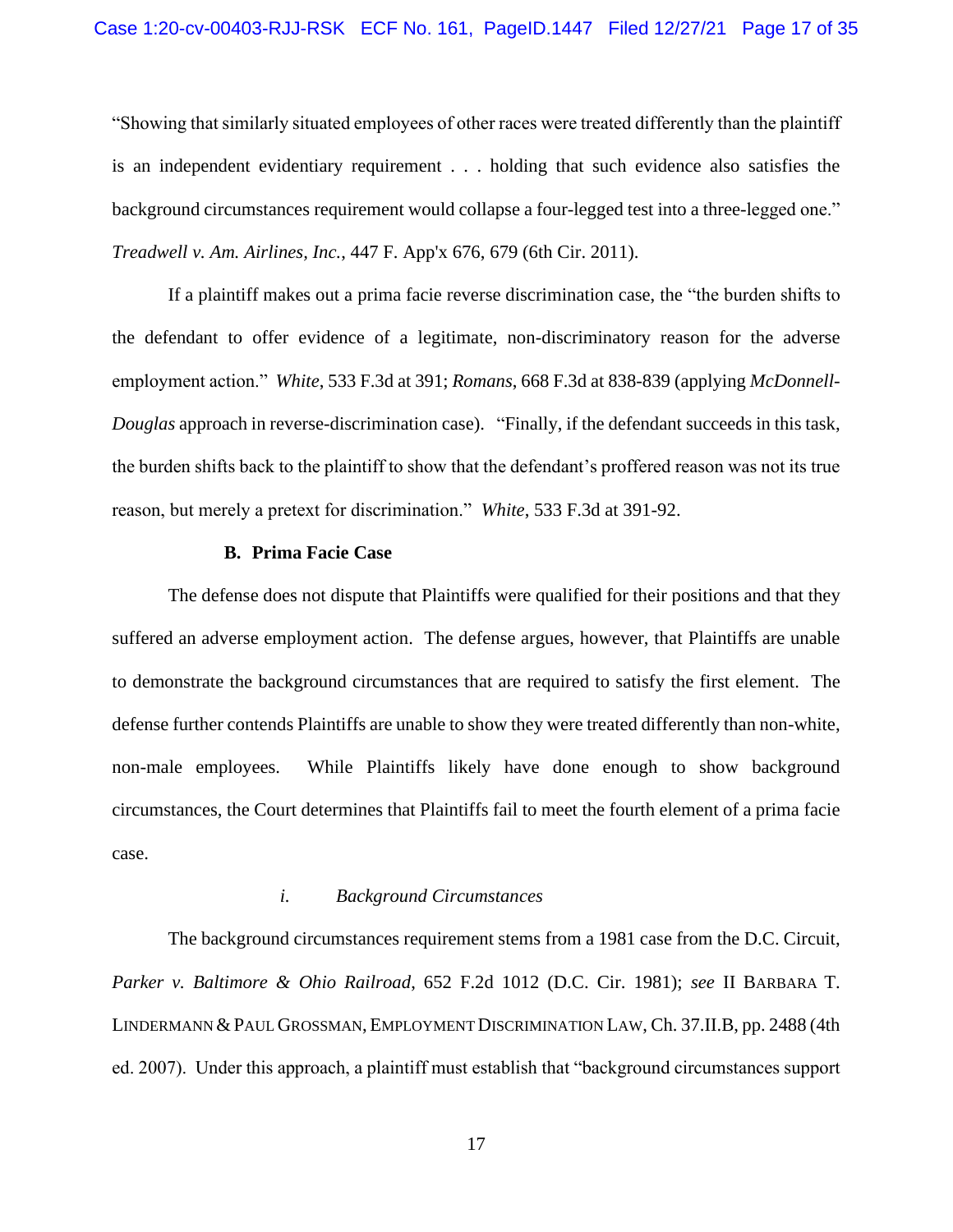the suspicion that the defendant is that unusual employer who discriminates against the majority." *Parker*, 652 F.2d at 1017-18. "The types of background circumstances that might support this type of inference are: (1) evidence indicating that the employer has some reason or inclination to discriminate invidiously against the majority group, or (2) evidence from which an inference of discrimination can otherwise be drawn." LINDERMANN & GROSSMAN, *supra* at pp. 2489. The Sixth Circuit has further stated that to show background circumstances, the plaintiff may present evidence of the defendant's unlawful consideration of race in employment decisions in the past. *Sutherland v. Mich. Dept. of Treasury*, 344 F.3d 603, 615 (6th Cir. 2003). This showing "is not onerous, and can be met through a variety of means, such as statistical evidence; employment policies demonstrating a history of unlawful racial considerations; evidence that the person responsible for the employment decision was a minority; or general evidence of ongoing racial tension in the workplace." *Johnson v. Metro. Gov't of Nashville & Davidson Cty.*, 502 F. App'x 523, 536 (6th Cir. 2012).

The defense argues, in the main, that Plaintiffs cannot demonstrate background circumstances because all the actors involved in this case are white males. (Hahn ECF No. 142, PageDI.983-984). Michael Bush is a white male. Hahn and Caldwell are also both white males, and so are Gasper, Boucher, Arnold, and Kelenske. This distinguishes those cases, the defense points out, where minority supervisors discriminated against white male employees. (*Id.*). Moreover, the defense identifies a litany of cases where the Michigan State Police have been sued for discriminating against racial or gender minorities. On this basis it insists it cannot be the unusual employer who discriminates against white males. It is true that courts often find background circumstances where a member of a racial or gender minority is responsible for taking the adverse employment action. *See, e.g.*, *Leavey v. City of Detroit,* 467 F. App'x 420, 425 (6th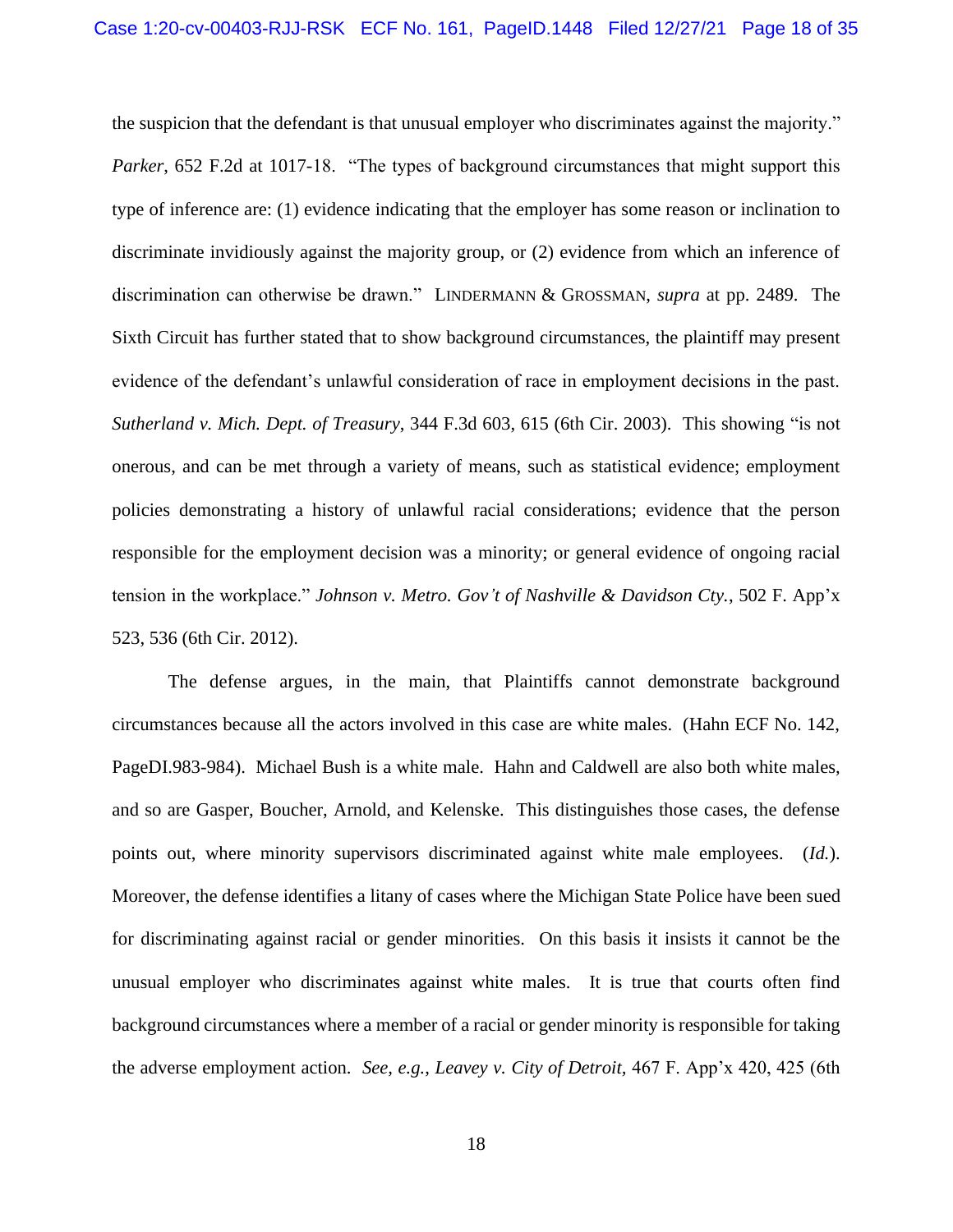Cir. 2012) ("The mere fact that a racial minority took an adverse action against Plaintiff is sufficient to satisfy the background circumstances requirement."). But that is not the only way to demonstrate background circumstances. And here Plaintiffs have pointed to enough to raise at least a material issue of fact that there was ongoing racial tension within the Michigan State Police and in particular that white males felt they were being treated differently than other, non-white and non-male employees. In *Johnson* for example, a panel of the Sixth Circuit found sufficient background circumstances where the plaintiffs "presented depositions by persons at all levels of [the defendant employer's] hierarchy who testified that the department was interested in promoting diversity and that it was acutely conscious of its long history of racial and gender imbalance." *Johnson v. Metro. Gov't of Nashville & Davidson Cty., Tenn.*, 502 F. App'x 523, 537 (6th Cir. 2012). Plaintiffs point to similar evidence here by way of their own depositions and declarations, as well as through other statements by white male officers. A jury may well believe that the Michigan State Police's efforts were legitimate efforts towards promoting diversity in its ranks rather than unlawful race and gender discrimination. Under the Rule 56 lens, however, the Court concludes Defendants have done enough to satisfy this element.

### *ii. Different Treatment*

Plaintiffs fail, however, to meet their burden with respect to the fourth element of a prima facie case. Because they were both replaced by other white males, to meet this element Plaintiffs must show they were treated differently than similarly situated, non-white or non-male employees. *Romans*, 668 F.3d at 837. "In order to be considered 'similarly situated' for the purposes of comparison, the employment situation of the comparator must be similar to that of the plaintiff in all relevant aspects." *Id.* at 837-838 (quoting *Highfill v. City of Memphis*, 425 F. App'x 470, 474 (6th Cir. 2011)). In evaluating whether an individual is sufficiently similarly situated, courts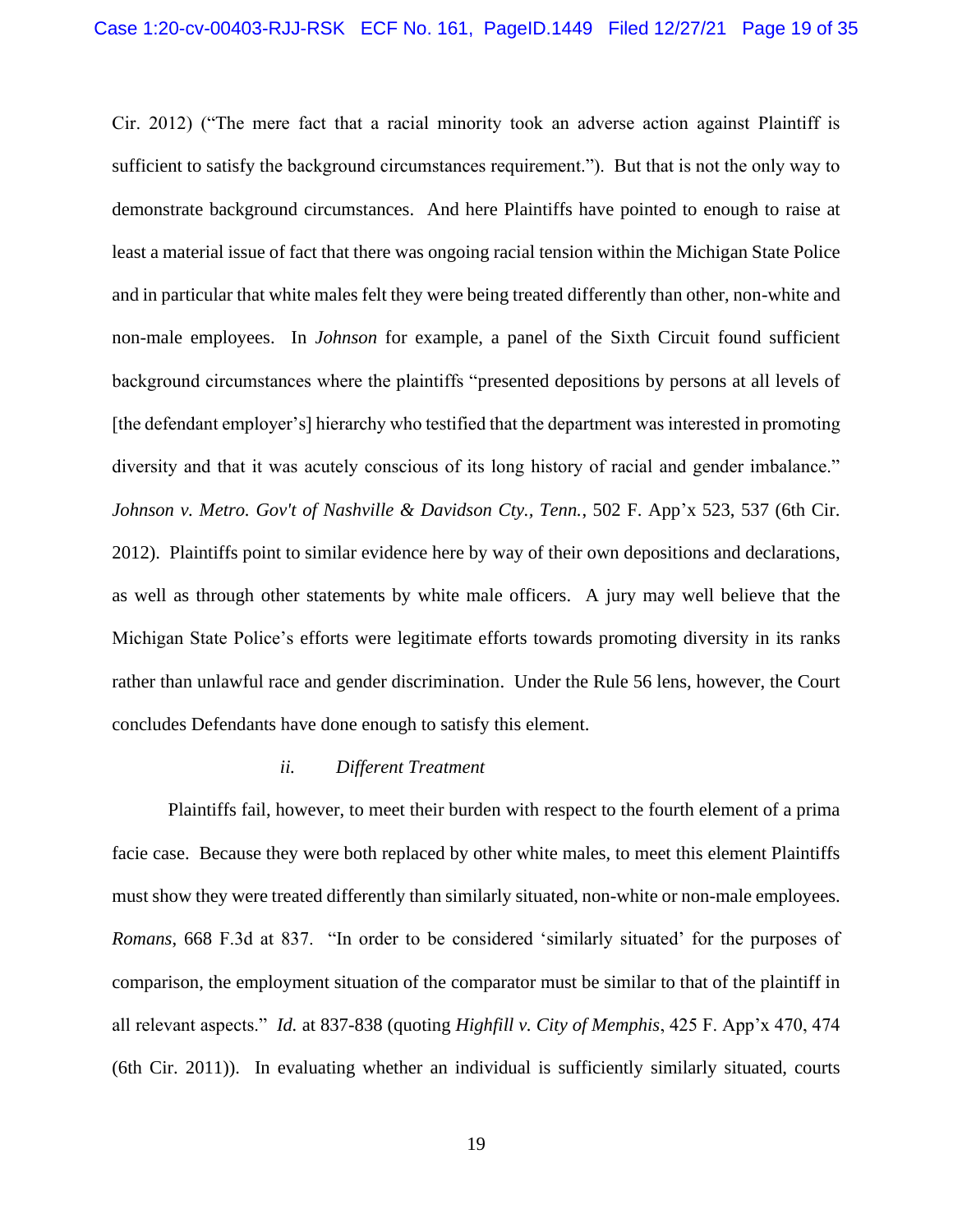consider "whether the employees: (1) engaged in the same conduct, (2) dealt with the same supervisor, and (3) were subject to the same standards." *Johnson v. Ohio Department of Public Safety*, 942 F.3d 329, 331 (6th Cir. 2019). At bottom, "Plaintiff must show that a minority [employee] engaged in similarly-sanctionable conduct, but received a less severe sanction." *Arendale v. City of Memphis*, 519 F.3d 587, 604 (6th Cir. 2008).

Plaintiffs each identify the same four individuals as "egregious examples of disparate discipline:" (1) Sergeant Dwayne Gill; (2) Keyonn Whitfield; (3) Monica Yesh; and (4) Captain James Grady. (Hahn ECF No. 145, PageID.1148-1149; Caldwell ECF No. 142, PageID.1116-  $1117$ ).<sup>7</sup> Applying the above standards, none of these individuals are sufficiently comparable. Gill, Whitfield, and Grady are all males, for one thing, and so cannot assist Plaintiffs on a reverse gender discrimination claim. Plaintiffs also do not compare themselves to Sergeant Gill. Rather they assert that Gill was treated better than another white male colleague who allegedly made sexist remarks. But this does not demonstrate that they were treated differently than members outside a protected class, and so Sergeant Gill does not assist Plaintiffs in meeting their burden. Even if Plaintiffs could step in the shoes of F/Lt. Rod (the white male they compare to Sgt. Gill), they do

<sup>7</sup> The factual discussion of Plaintiffs' briefs identify a Captain Greg Michaud as a "telling comparator." (Hahn ECF No. 145, PageID.1142; Caldwell ECF No. 142, PageID.1110). Plaintiffs allege that Captain Michaud improperly used the state police's LIEN network for personal purposes and lied about his actions. (ECF No. 145, PageID.1142). Plaintiffs do not reference Captain Michaud in their argument section, but to the extent Plaintiffs contend Michaud assists them in satisfying this element of a prima facie case as a comparator, the Court disagrees. As a male, Michaud does not assist them in a disparate treatment claim on account of gender. Plaintiffs also do not provide Michaud's race. Assuming Captain Michaud is a racial minority, it is not clear how Captain Michaud was treated better than Plaintiffs. It appears Captain Michaud and Plaintiff Caldwell held the same rank. Like Plaintiff Caldwell, the recommended discipline was demotion. Indeed, Michaud's recommended discipline was even worse—it included a 30-day suspension. (ECF No. 145, PageID.1142). Michaud chose to retire, while Plaintiff Caldwell did not. But that does not demonstrate Michaud was treated differently. Plaintiffs themselves state they were given the option of retiring and refused. (ECF No. 145, PageID.1141).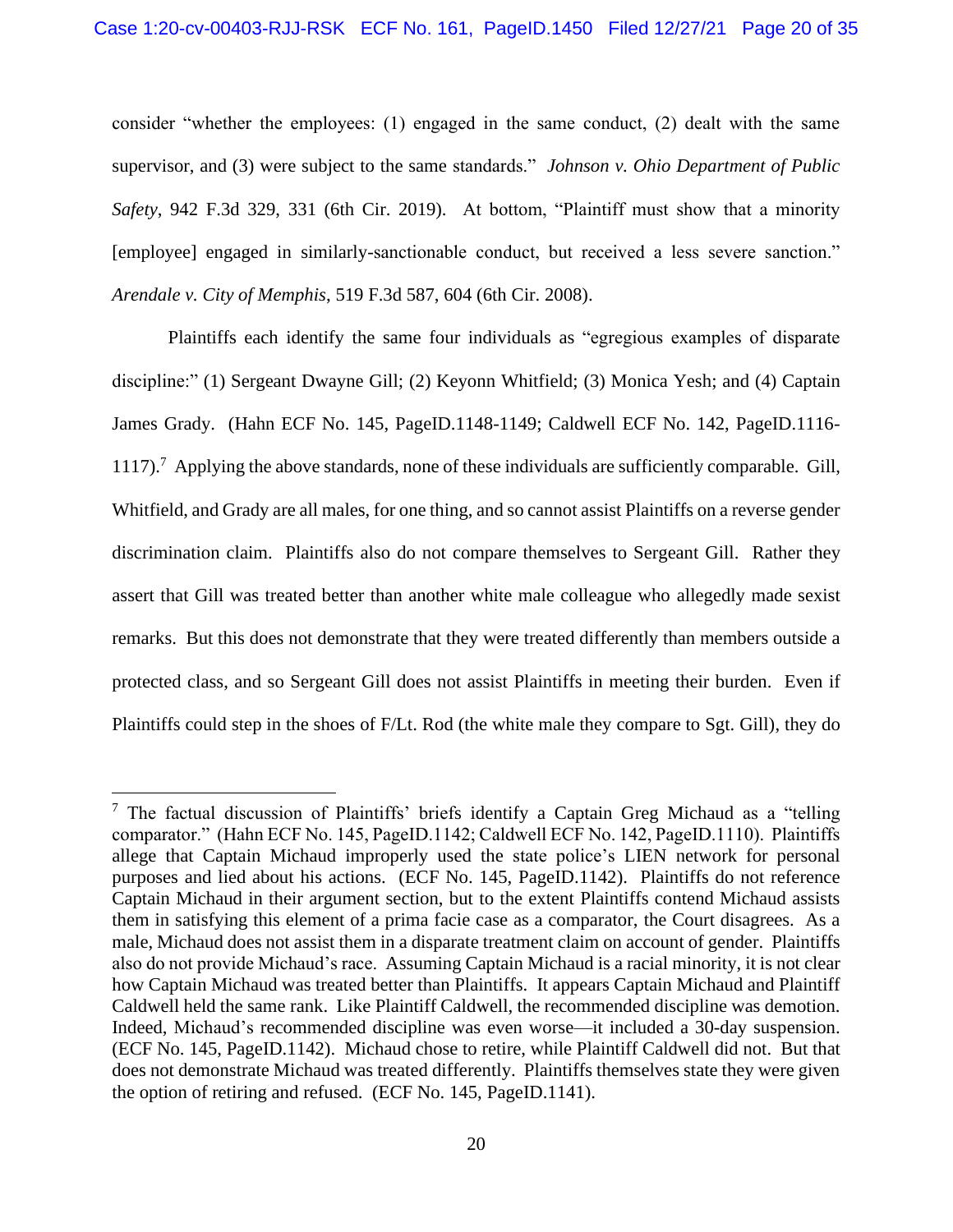not satisfy their burden of demonstrating Rod is sufficiently comparable to Gill. Gill and Rod held different ranks. And Plaintiffs do not state when Rod made the remarks, or who his superiors were. Thus Gill is not a sufficient comparator.

Hahn next asserts Whitfield was treated differently than he was, but Whitfield is not sufficiently comparable to him.<sup>8</sup> According to an internal affairs report referenced by Hahn, Whitfield is an African American male who is a First Lieutenant in the Second District. Apparently in response to the same fall forum that Plaintiffs identify, Whitfield held a staff meeting on November 20, 2019. At the meeting, Whitfield spoke about a specific panel at the forum he had attended and referred to one panelist as "he gay." Several staff members felt offended or embarrassed by Whitfield's comments. Whitfield admitted he discussed the forum but denied making the specific comments. The internal report determined that Whitfield had created a hostile work environment in describing a male employee and that he had engaged in conduct contrary to that expected by a command officer by referring to an employee in a manner that caused angst, anger, and embarrassment amongst his subordinates. (ECF No. 145-33, PageID.1317-18). Hahn attempts to shoehorn his alleged conduct aside that of Whitfield. He says that Whitfield lied and intimidated his subordinates. Hahn contends this is the same conduct that was asserted against him, but Whitfield was not terminated. (ECF No. 145, PageID.1149). The Court disagrees. There is no indication in the internal affairs report that Whitfield had lied. And rather than intimidate subordinates as part of an internal hiring process, Whitfield was alleged with creating a hostile work environment that was offensive. It was not alleged to be intimidating. Whitfield also held a

<sup>&</sup>lt;sup>8</sup> Caldwell does not allege that Whitfield was treated differently than he was. (Caldwell ECF No. 142, PageID.1117).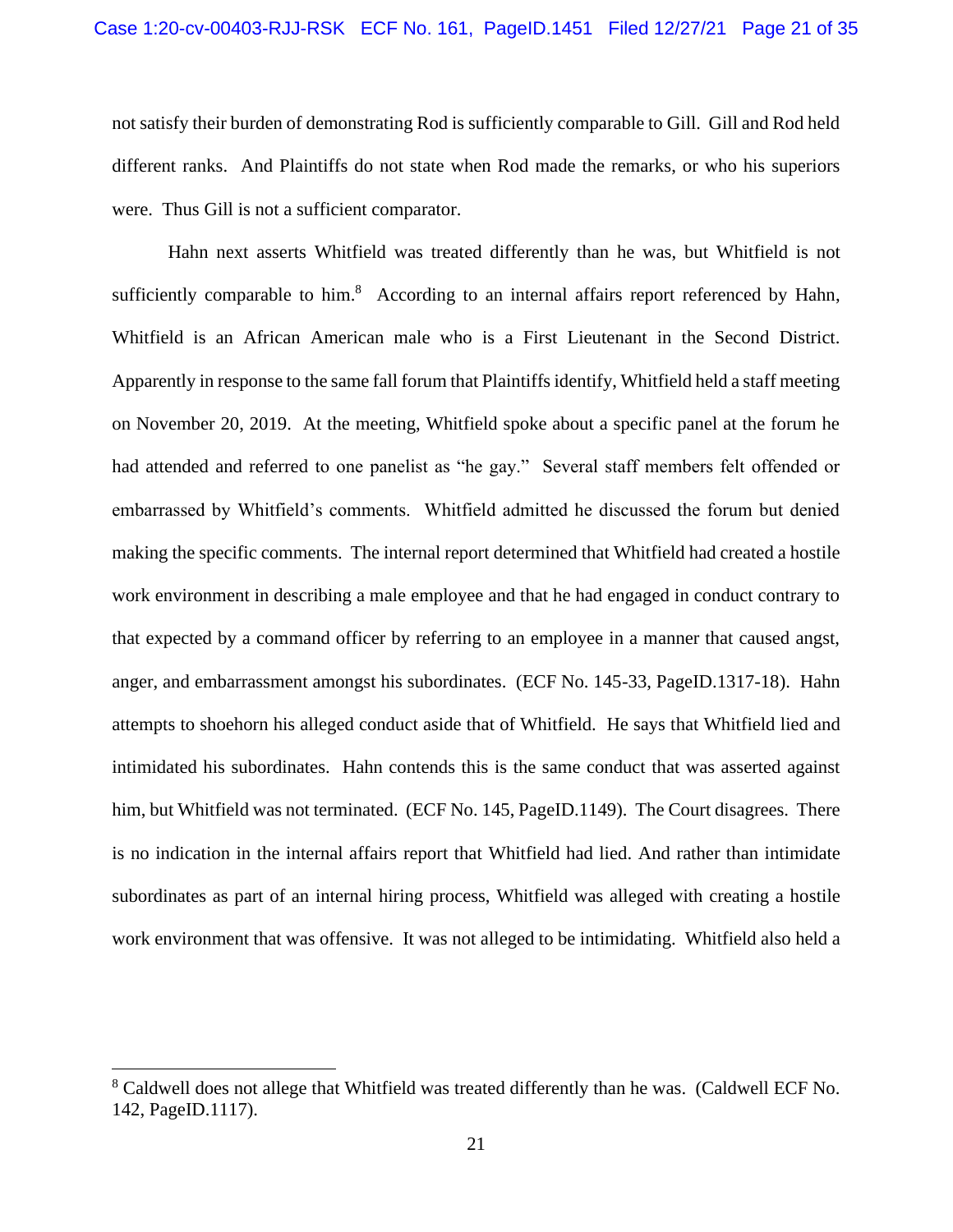### Case 1:20-cv-00403-RJJ-RSK ECF No. 161, PageID.1452 Filed 12/27/21 Page 22 of 35

different rank and served in a different district than Hahn. Thus, Whitfield is not an appropriate comparator to Plaintiff Hahn.

Next, both Plaintiffs state that Monica Yesh, a white female, is a comparator because she engaged in misconduct but did not receive a sanction. They contend that Ms. Yesh awarded towing and automotive service contracts in exchange for sports tickets and work on her personal vehicle. An investigation confirmed improprieties, but Ms. Yesh was permitted to transfer to a different position and the investigation was not completed. (Hahn ECF No. 145, PageID.1149; Caldwell ECF No. 142, PageID.1117). Monica Yesh is not sufficiently comparable because the misconduct alleged happened in 2015, four years earlier than events of this case. (McCormick Dep. 239, ECF No. 145-9, PageID.1237). As the defense points out, at that point Governor Whitmer had not yet been elected and Defendant Gasper was not yet in office. Another individual was in charge of conducting internal affairs. The differences in timing, investigators, and the supervisors involved means Ms. Yesh is not a sufficient comparator.

Plaintiffs' reference to *McMillan v. Castro*, 405 F.3d 405 (6th Cir. 2005), does not change matters. In *McMillan*, a panel of the Sixth Circuit reviewed a trial court's jury instructions that to be similarly situated "the individual with whom Plaintiff seeks to compare her treatment must have dealt with the same supervisor." *Id.* at 413. The court observed that the same supervisor language in its earlier cases "has never been read as an inflexible requirement." *Id.* at 414 (quoting *Seay v. Tenn. Valley Auth.,* 339 F.3d 454, 479-80 (6th Cir. 2003)). What matters is that the plaintiff and comparator be similar in "all of the *relevant* aspects." Thus whether the same supervisor "criterion is relevant depends upon the facts and circumstances of each individual case." *Id.* Along these lines the Sixth Circuit in *Seay* found an employee sufficiently comparable to the plaintiff even though they had different immediate supervisors because "all of the people involved in the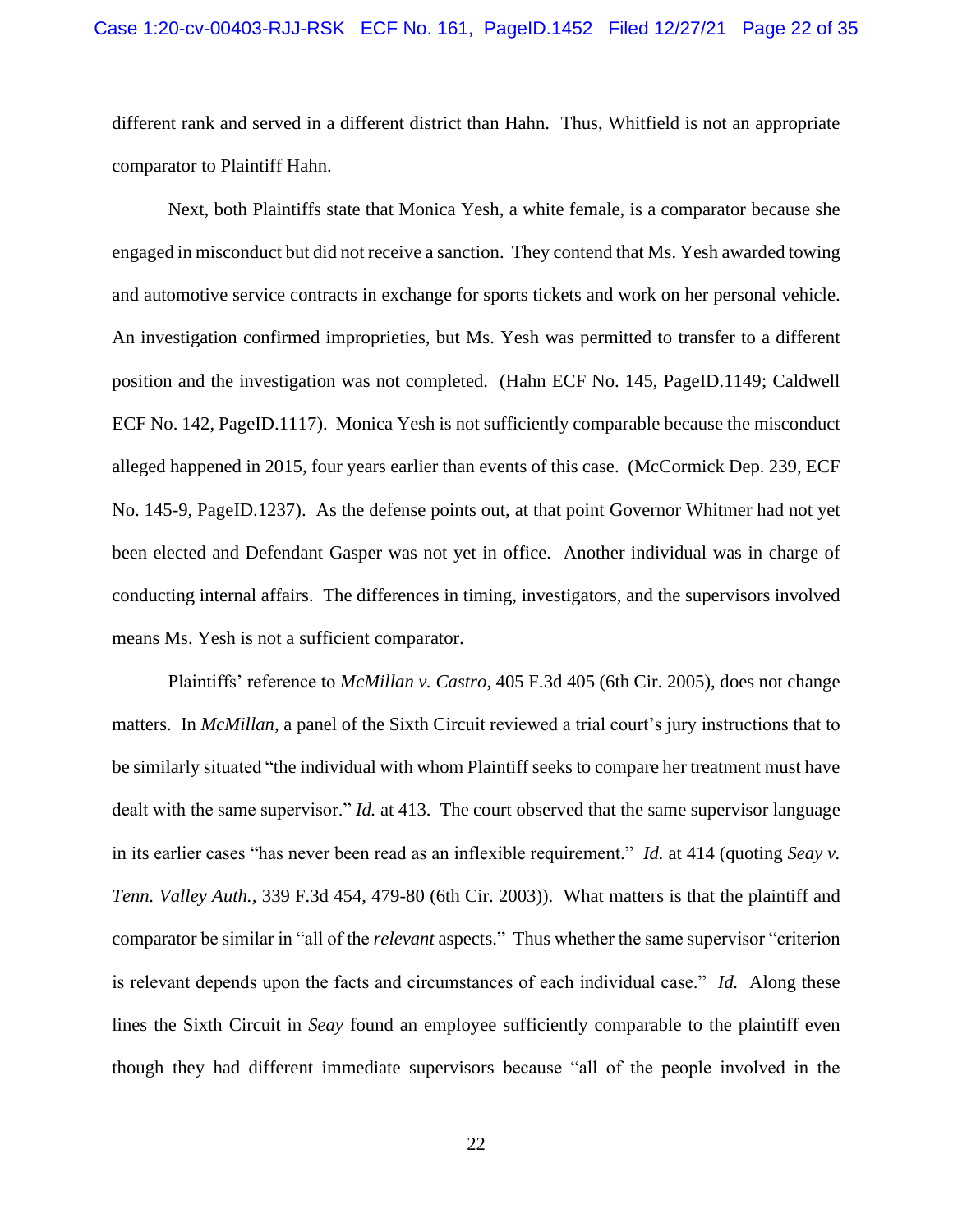decision-making process, including Plaintiff's immediate supervisor and the department manager, were well-aware of the discipline meted out to past violators, including [the non-protected employee], who had violated the policy on at least two occasions." *Seay*, 339 F.3d. at 480.

Like *Seay*, Plaintiffs say, everyone knew about Ms. Yesh and her misconduct. (Caldwell Dep. 180-181, Hahn ECF No. 145-2, PageID.1175). Given the turnover of the directors within the Michigan State Police after a change in administration, Plaintiffs argue, this is one of those instances where the same supervisor criterion is not relevant. But this is not simply a case where Ms. Yesh and Plaintiffs had different supervisors. And the involvement of the director in these situations, if any, appears to be minimal. The conduct that Ms. Yesh allegedly committed is much different than that alleged against Plaintiffs. The timing, difference in districts, difference in investigators, and difference in the alleged misconduct all weigh against finding sufficient similarity.

Finally, both Plaintiffs argue that Captain James Grady, a black male, is a comparator. According to Plaintiffs, Grady was faced with the same situation they were in. Serving in the same position as Caldwell in another district, Caldwell had an opening for a lateral transfer with a single applicant (who happened to be Caldwell's brother). Grady denied the lateral transfer request and he was not punished. (Caldwell Dep. 252-254, ECF No. 145-2, PageID.1184). Grady is not sufficiently comparable because Plaintiffs were not sanctioned for denying a lateral transfer. Rather, it was their alleged interference and misconduct in the process that led the investigation and subsequent discipline. They do not allege that Grady engaged in any conduct similar to that which led to their charges. To the extent Plaintiffs allege Grady was treated better because Arnold did not interfere in the process under Grady, the Court is not persuaded. Plaintiffs state that Grady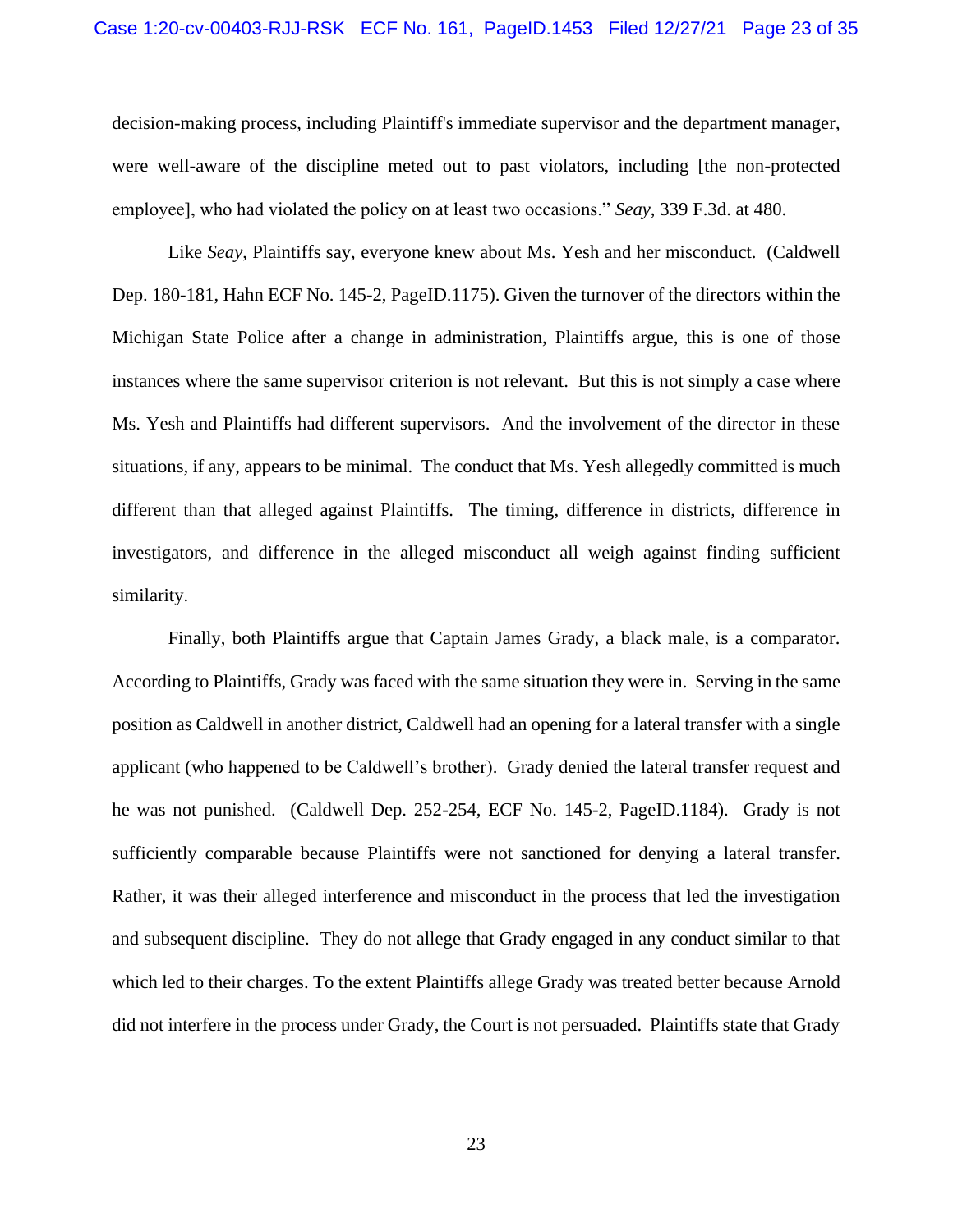"went through the motions" with his applicant, which is all that Plaintiffs allege their superiors required with Bush.

For all the above reasons, then, Plaintiffs fail to meet the fourth element and have not satisfied their burden of establishing a prima facie case of race and gender discrimination.

## **C. Non-Discriminatory Reasons and Pretext**

Even if Plaintiffs were able to satisfy their burden of demonstrating a prima facie case of reverse race and gender discrimination, they have not demonstrated that the reasons justifying their demotion and termination were pretext for unlawful discrimination.

At the second step of the *McDonnell Douglas* analysis, the defendant needs to advance a legitimate, non-discriminatory reason for its employment decision. Defendants say they have done so. Following the investigation, it was determined that Hahn and Caldwell, believing a PD-011 form was necessary, instructed Nemecek to change the score, and obstructed Bush's lateral transfer. Then during the investigation, Hahn was less than truthful about what he had done. Plaintiffs say the description in the defense brief does not entirely align with the statement of charges, but they do not expressly contend that Defendants have failed to satisfy their burden at the second step. (*see, e.g.,* Caldwell ECF No. 142, PageID.1118).

Thus, the matter proceeds to the third step of the *McDonnell Douglas* approach and the burden shifts back to Plaintiffs. At this stage, the plaintiff prevails only if he proves "either (1) that the proffered reasons had no basis *in fact*, (2) that the proffered reasons did not *actually* motivate [the plaintiff's] discharge, or (3) that they were *insufficient* to motivate discharge." *Russell v. Univ. of Toledo*, 537 F.3d 596, 604 (6th Cir. 2008) (quotation omitted). No matter the path chosen, the plaintiff retains the ultimate burden of producing "sufficient evidence from which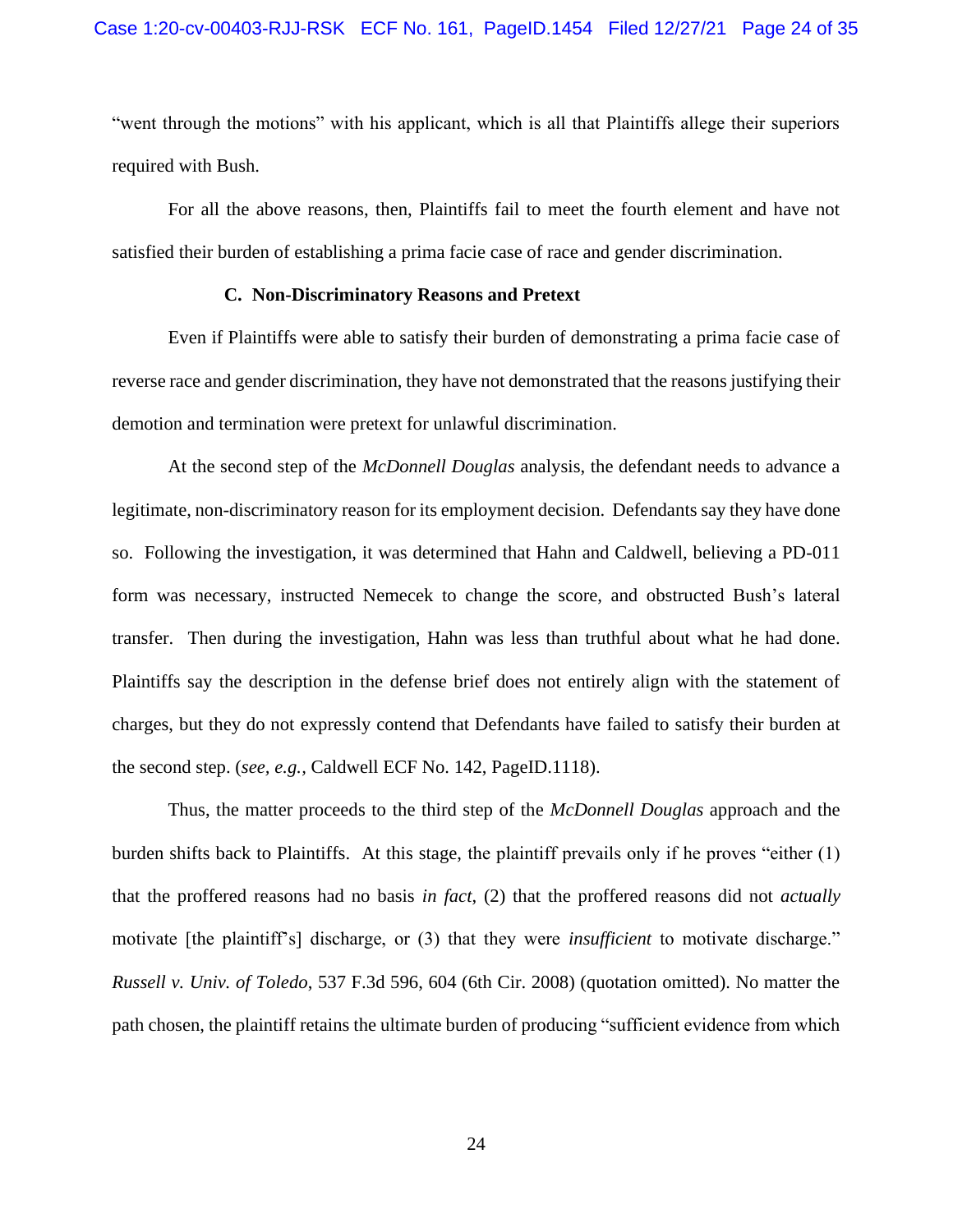the jury could reasonably reject [the employer's] explanation and infer" intentional discrimination. *Braithwaite v. Timken Co.*, 258 F.3d 488, 493 (6th Cir. 2001) (internal quotation omitted).

Furthermore, if an employer "honestly believes" its proffered nondiscriminatory reason, courts do not infer pretext just because the reason proves "mistaken, foolish, trivial, or baseless." *Smith v. Chrysler Corp.*, 155 F.3d 799, 806 (6th Cir. 1998). "In other words, arguing about the accuracy of the employer's assessment is a distraction because the question is not whether the employer's reasons for a decision are *right* but whether the employer's description of its reasons is *honest*." *[Id.](https://1.next.westlaw.com/Link/Document/FullText?findType=Y&serNum=1998190344&pubNum=0000506&originatingDoc=Ic22f5a30204b11e9aec5b23c3317c9c0&refType=RP&originationContext=document&transitionType=DocumentItem&ppcid=7c1b36b88b4f4407b7594fa5603a8e43&contextData=(sc.Search))* (internal quotations omitted). A belief is honestly held so long as the employer can "establish its reasonable reliance on the particularized facts that were before it at the time the decision was made." *Id.* at 807. The employee must then produce "proof to the contrary" that challenges the foundation of the employer's belief or lose on summary judgment. *[Id.](https://1.next.westlaw.com/Link/Document/FullText?findType=Y&serNum=1998190344&pubNum=0000506&originatingDoc=Ic22f5a30204b11e9aec5b23c3317c9c0&refType=RP&originationContext=document&transitionType=DocumentItem&ppcid=7c1b36b88b4f4407b7594fa5603a8e43&contextData=(sc.Search))*; *see also Braithwaite*, 258 F.3d at 494.

Plaintiffs claim Defendants' proffered justifications are pretextual for six reasons. (Hahn ECF No. 145, PageID.1150-1151; Caldwell ECF No. 142, PageID.1118-1119). All the arguments come down to the assertion that Hahn and Caldwell did not manipulate the hiring process and that they did not intimidate Nemecek into altering a PD-011 form that Hahn and Caldwell both believed was necessary for lateral transfers. Plaintiffs fail to demonstrate pretext, however, because even accepting this assertion, there is plenty to demonstrate that Defendants honestly believed Plaintiffs interfered and intimated Nemecek during the process and Plaintiffs fail to produce proof to the contrary.

The investigation into Hahn and Caldwell was lengthy and thorough. It included document reviews, including an affidavit authored by Caldwell, and interviews of the main players, including Nemecek, Arnold, Horton, Hahn, and Caldwell. Boucher testified that it was Plaintiffs own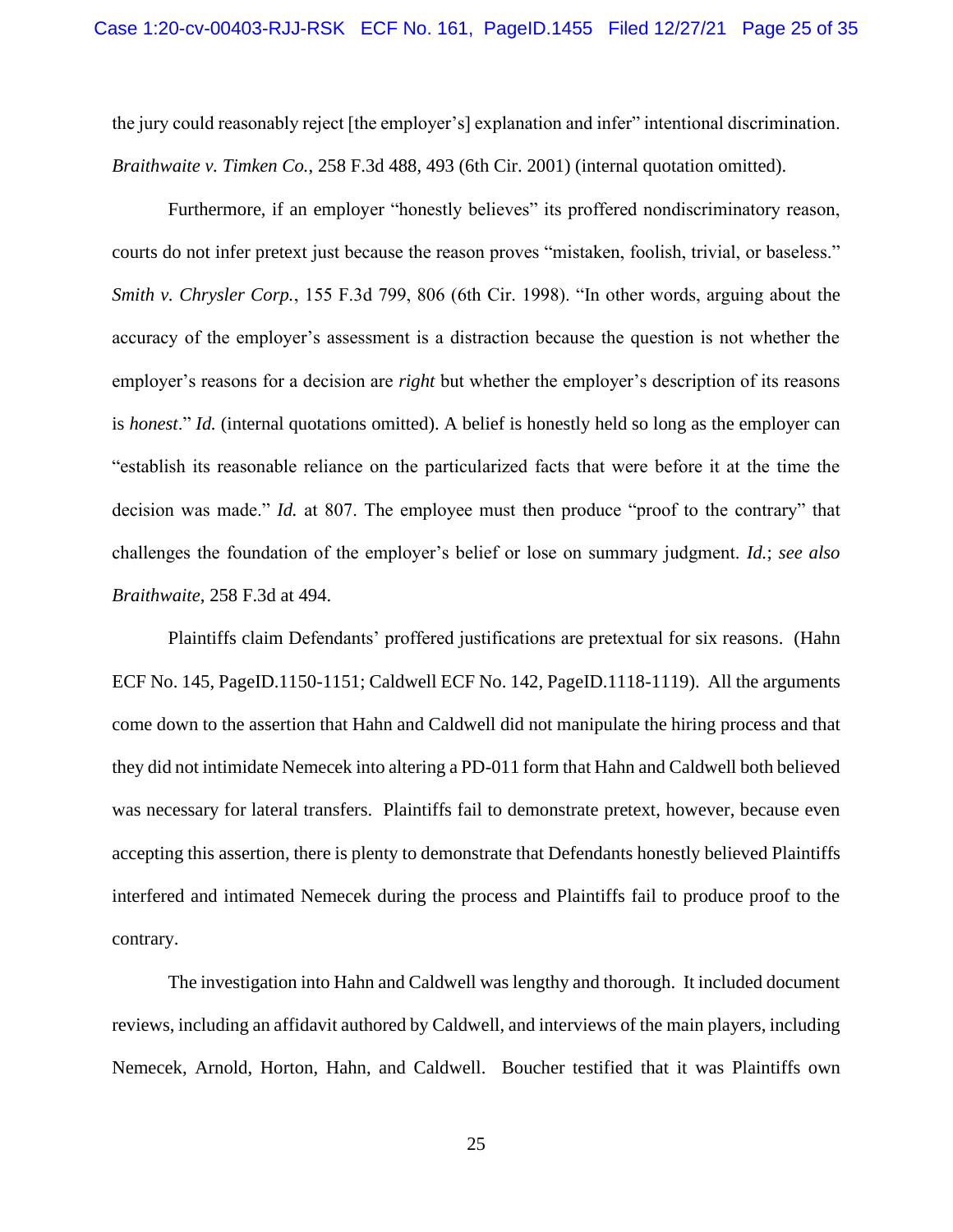statements that led him to conclude Hahn and Caldwell believed a PD-011 form was necessary as part of the interview process. (Boucher Dep. 32-33, Caldwell ECF No. 137-16, PageID.1025). During his investigation, Nemecek told Boucher that Hahn had yelled at him, and that he felt sick to his stomach about the process. (Caldwell ECF No. 137-2, PageID.967). All told, there is ample evidence demonstrating Defendants' honest belief in the nondiscriminatory reason for Plaintiffs' discipline.

Plaintiffs offer nothing that would challenge the foundation of the Michigan State Police's nondiscriminatory belief. The six bullet points they list all fail to create a triable issue of pretext. In their first and sixth arguments, Plaintiffs attempt to demonstrate pretext by showing there was no basis in fact for Defendants' assertion that Plaintiffs incorrectly believed a PD-011 form was necessary. This is so, they say, because Nemecek testified he did not recall whether Hahn instructed him to complete a PD-011 form when he interviewed Bush. (Nemecek Dep. 21, Hahn ECF No. 145-19, PageID.1283). But to overcome Defendants' honest belief, Plaintiffs "must allege more than a dispute over the facts upon which [the discipline] was based." *Braithwaite v. Timken Co.*, 258 F.3d 488, 494 (6th Cir. 2001). This is all they have done here. Moreover, the conduct that led to Plaintiff's discipline was what took place afterwards when, having received Nemecek and Swander's completed PD-011, Caldwell and Hahn pressured Nemecek into reviewing the PD-011. This conduct, Boucher testified, was inconsistent with individuals who believed PD-011s were not necessary, as Hahn had told Boucher. Indeed, Plaintiff's own brief makes clear Plaintiffs did, for a time, believe PD-011 forms were necessary when they admit they asked Nemecek to review his scores for accuracy.

As further evidence of pretext, Plaintiffs contend the reasons offered by the Defendants were not the actual reason for their discipline because the justifications between the statement of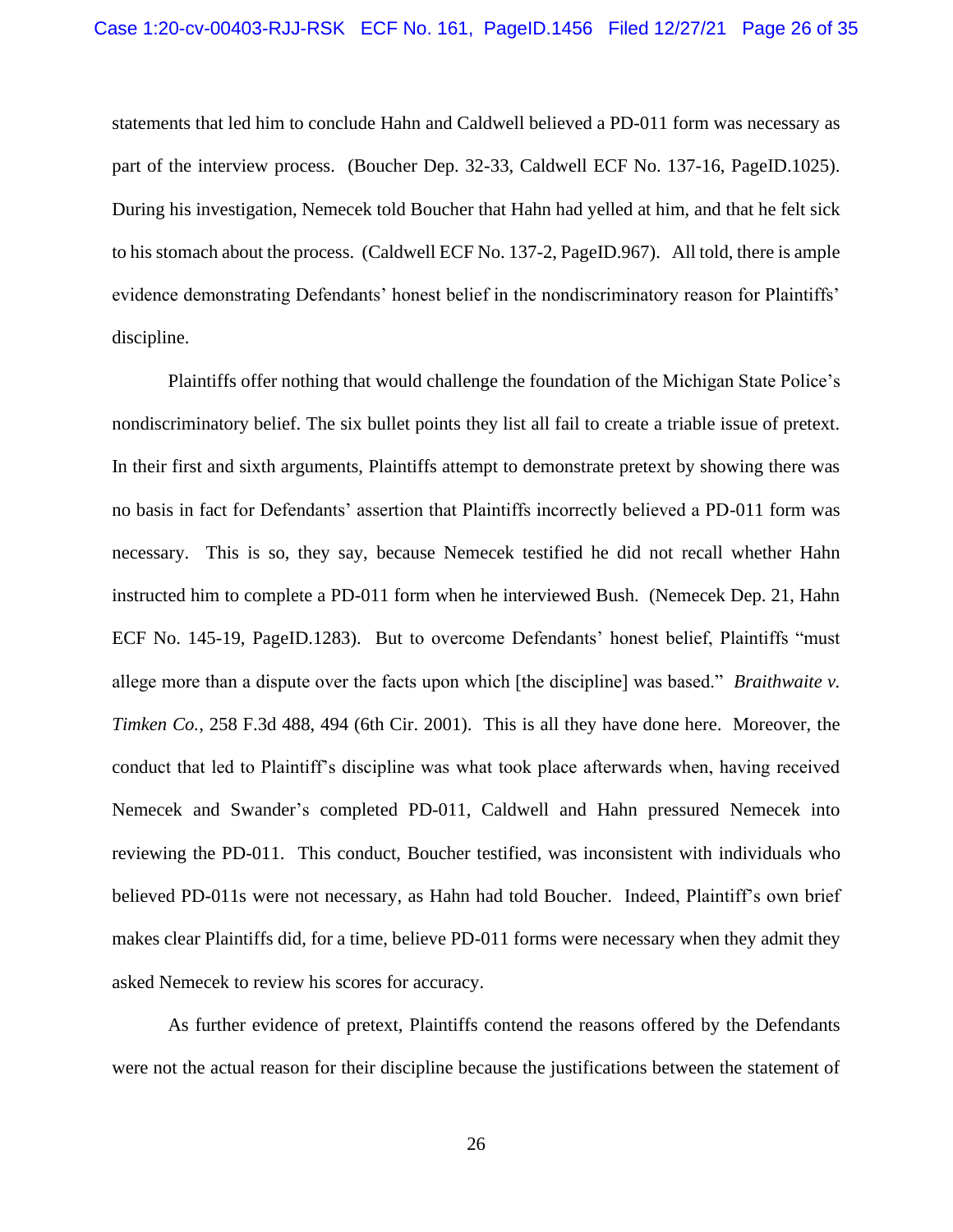### Case 1:20-cv-00403-RJJ-RSK ECF No. 161, PageID.1457 Filed 12/27/21 Page 27 of 35

charges, the defense brief, and the hearing officer do not perfectly align. But Defendants see daylight when there is none. The statement of charges, hearing officer's testimony, and defense brief all reflect that Plaintiffs faced discipline for interfering in Bush's selection process and acted in a manner that reflected they believed a PD-011 form was necessary.

Next, Plaintiffs assert that the defendants selectively enforced its transfer policy. "[S]elective enforcement or investigation of a disciplinary policy can also show pretext." *Baker v. Macon Resources, Inc.*, 750 F.3d 674, 677 (7th Cir. 2014). Plaintiffs allege Defendants selectively enforced the applicant policy against them but did not enforce it against Captain Grady. (Hahn ECF No. 145, PageID.1150). The Court sees no selective enforcement because Plaintiffs assert that like them, Grady had to "go through the motions" on the lateral transfer policy. (*Id.* at PageId.1149). Thus, the policy applied equally to Grady and Plaintiffs.

Finally, Plaintiffs contend that Defendants' pattern and practice of discriminating against white males, along with their concealment of Gasper as the ultimate decisionmaker, amounts to pretext. The Court disagrees. As set out more fully below, the evidence of Defendant Gasper's active involvement, if any, in Hahn and Caldwell's disciplinary process is extremely thin. And Plaintiffs offer nothing to demonstrate that other employees acted to conceal Gasper's involvement.

Based on all the above, the Court concludes that Defendants are entitled to summary judgments in their favor on Count III of Plaintiffs' Second Amended Complaints. Plaintiffs fail to establish a prima facie case of reverse race and gender discrimination. Even if they had, Plaintiffs fail to demonstrate that the justifications for Hahn's termination and Caldwell's demotion were pretext for unlawful employment discrimination.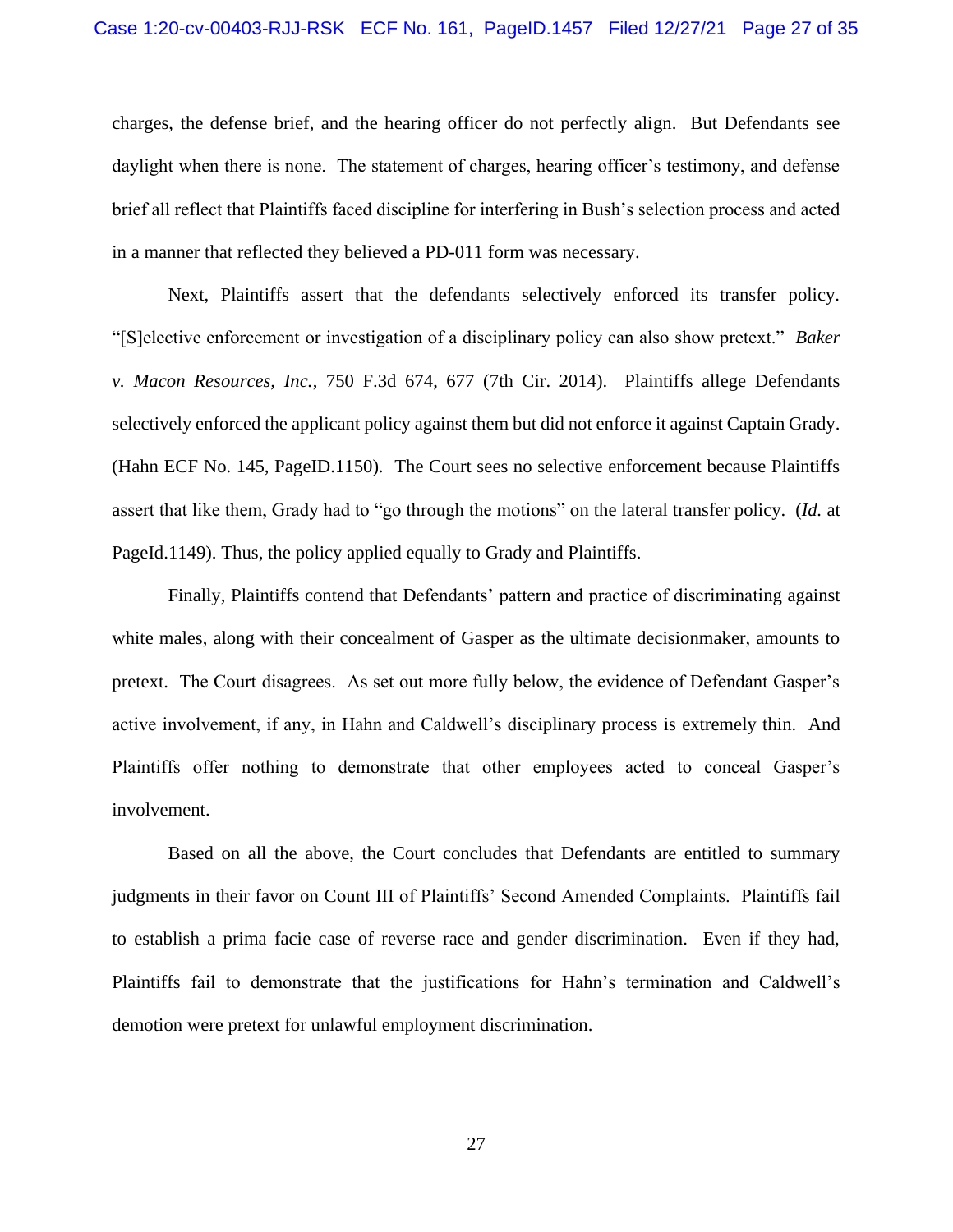# **II. Retaliation**

Plaintiffs' remaining two counts both assert that their discipline was retaliation for the protected comments they made regarding the racial and gender preferences within the Michigan State Police. Count II alleges retaliation in violation of 42 U.S.C. § 1981 against Defendant Gasper and Count IV alleges retaliation in violation of Title VII against the Michigan State Police.<sup>9</sup> "The elements of a retaliation claim under § 1981 are the same as those under Title VII." *Boxill v. O'Grady*, 935 F.3d 510, 520 (6th Cir. 2019) (citing *Noble v. Brinker Int'l, Inc.*, 391 F.3d 715, 720 (6th Cir. 2004); *see also Wade v. Knoxville Utilities Bd.*, 259 F.3d 452, 464 (6th Cir. 2001) (race retaliation claim brought under Section 1981 "governed by the same burden-shifting standards as the claims under Title VII.").

*McDonnell Douglas* burden shifting applies to Title VII retaliation claims premised on indirect evidence. *Laster v. City of Kalamazoo*, 746 F.3d 714, 730 (6th Cir. 2014). To establish a prima facie case of retaliation under Title VII, a plaintiff must show that (1) he engaged in protected activity; (2) the defendant knew of plaintiff's engagement in protected activity; (3) the defendant took an action materially adverse to the plaintiff; and (4) there exists a causal connection between the protected activity and the materially adverse action. *Id.* "Title VII retaliation claims 'must be proved according to traditional principles of but-for causation," which "requires proof

<sup>&</sup>lt;sup>9</sup> In general, Section 1981 does not provide a cause of action against state actors, like Defendant Gasper, sued in their individual capacity. *See McCormick v. Miami Univ.*, 693 F.3d 654, 661 (6th Cir. 2012); *Garceau v. City of Flint*, No. 12-cv-15513, 2013 WL 5954493 (E.D. Mich. Nov. 7, 2013) (dismissing Section 1981 race retaliation claim against state actor in official and individual capacities). The defense did not seek dismissal of Count II for this reason, however, and the Court notes that plaintiffs may bring claims under Section 1983 that are premised on violations of Section 1981. *See Boxill v. O'Grady*, 935 F.3d 510, 519 (6th Cir. 2019). Count II of Plaintiffs' Second Amended Complaint incorporates the previous paragraphs, including those referencing Section 1983. Accordingly, for purposes of this motion, the Court construes Count II of Hahn and Caldwell's complaints as asserting Section 1983 claims against Defendant Gasper premised on violations of Section 1981.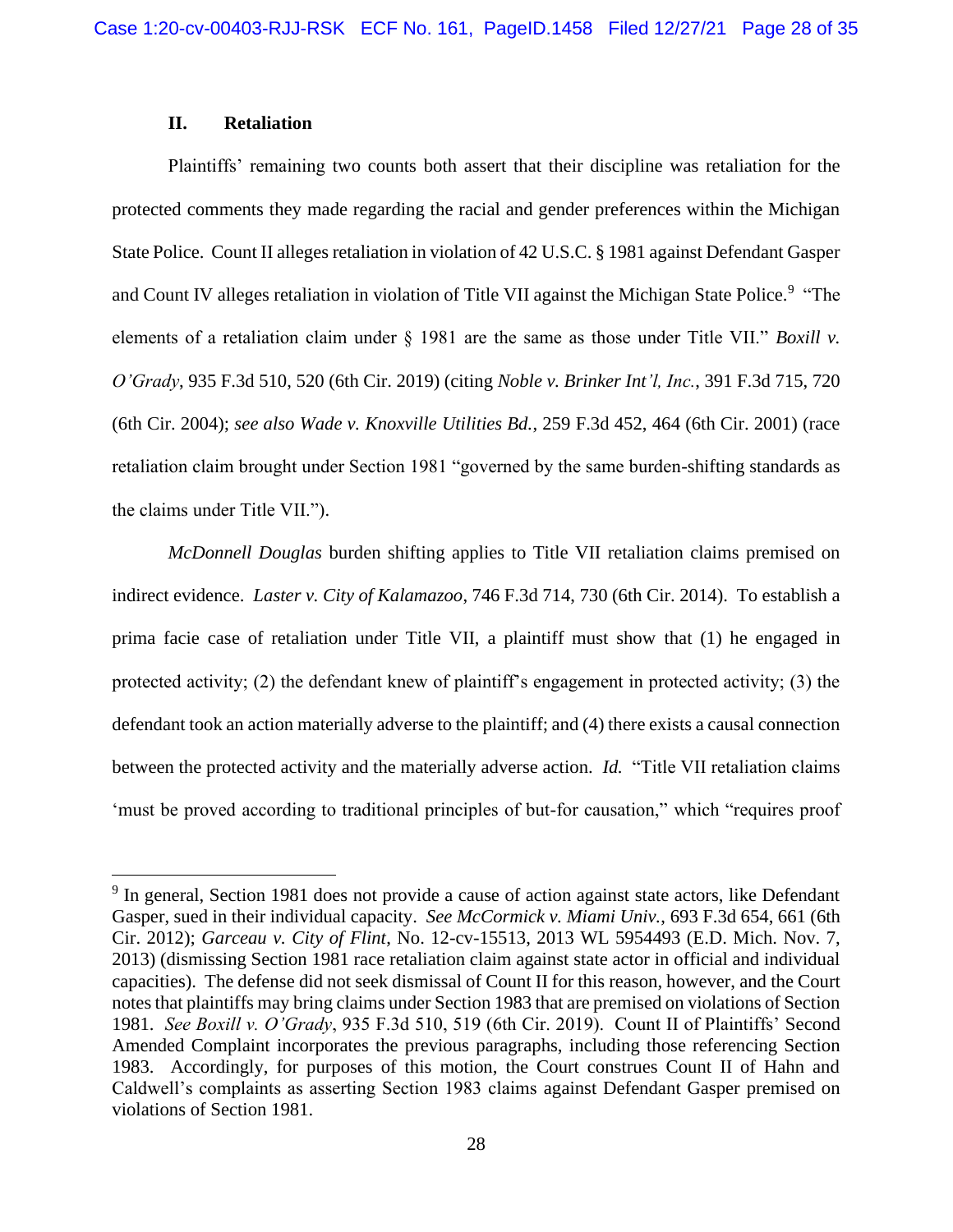that the unlawful retaliation would not have occurred in the absence of the alleged wrongful action or actions of the employer.'" *Id.* (quoting *Univ. of Texas Southwestern Medical Center v. Nassar*, 570 U.S. 338, 362 (2013)).

If a plaintiff establishes a prima facie case, the burden shifts to the defendant to show a legitimate, non-retaliatory reason for the materially adverse action. If the defendant satisfies this requirement, the burden shifts back to the plaintiff to establish that the reason given is a pretext. *Montell v. Diversified Clinical Services, Inc.*, 757 F.3d 497, 508 (6th Cir. 2014). A plaintiff can demonstrate pretext by showing "(1) that the proffered reasons had no basis *in fact*; (2) that the proffered reasons did not *actually* motivate [her discharge], or (3) that they were *insufficient* to motivate discharge." *Blizzard v. Marion Technical College*, 698 F.3d 275, 285 (6th Cir. 2012) (quotation marks omitted) (emphasis in original). Pretext "is a commonsense inquiry: did the employer fire the employee for the stated reason or not." *Chen v. Dow Chem. Co.*, 580 F.3d 394, 400 n. 4 (6th Cir. 2009). "At the summary judgment stage, the issue is whether the plaintiff has produced evidence from which a jury could reasonably doubt the employer's explanation. If so, [his] prima facie case is sufficient to support an inference of discrimination at trial." *Id.*

## **A. Prima Facie Case**

### *i. Protected Conduct*

Plaintiffs' claims arise from Title VII's so-called "opposition clause," which prohibits employers from discriminating against an employee "because he has opposed any practice made an unlawful employment practice. 42 U.S.C. § 2000e-3(a); *see Crawford v. Metro Gov't of Nashville & Davidson Cnty.*, 555 U.S. 271, 274 (2009). A plaintiff's Title VII retaliation claim based on the opposition clause must put "h[is] employer on notice that h[is] complaint concerns statutory rights." *Brown v. VHS of Michigan, Inc.*, 545 F. App'x 368, 373 (6th Cir. 2013). "An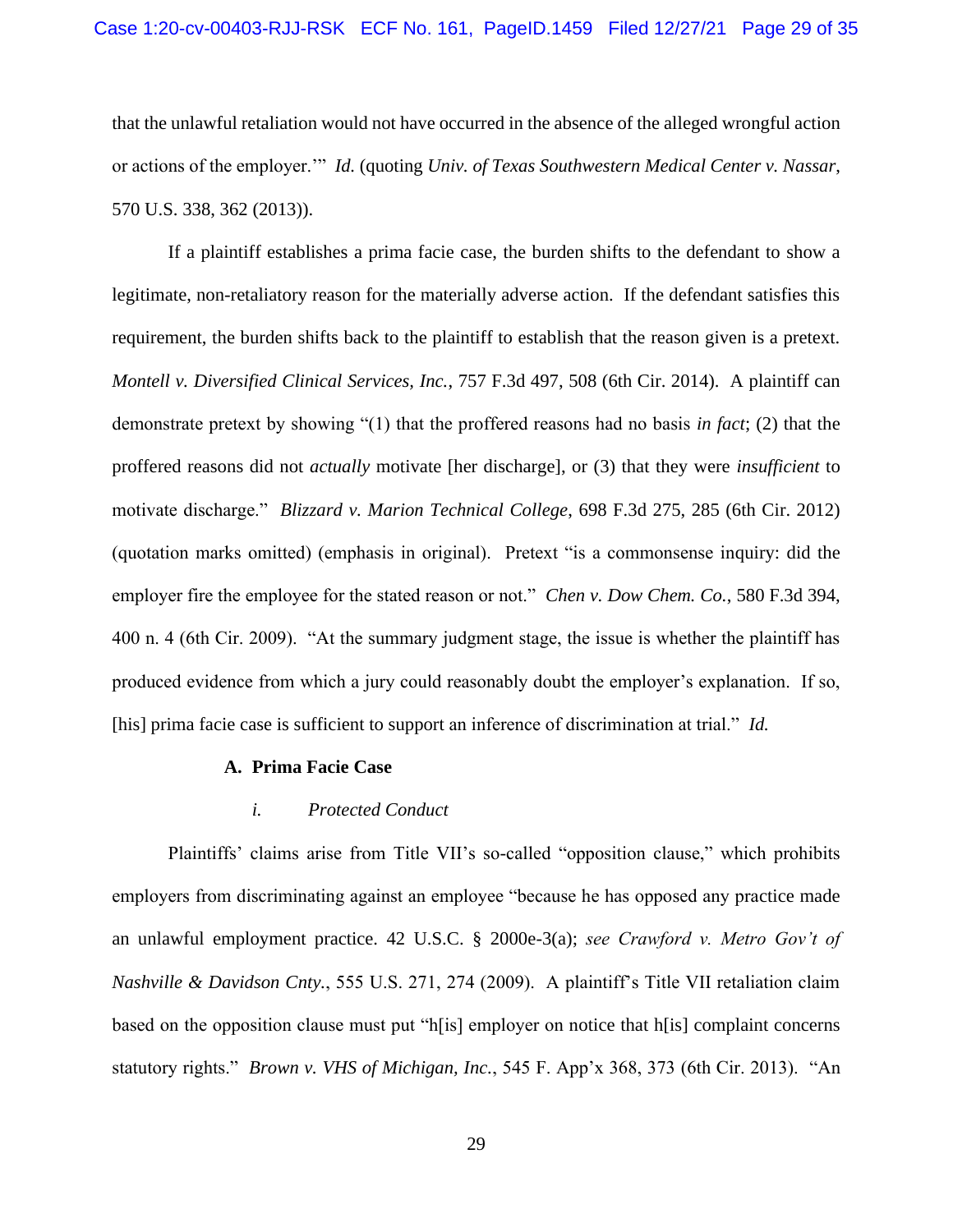employee has engaged in opposing activity when [he] complains about unlawful practices to a manager, the union, or other employees." *Barrett v. Whirlpool Corp.*, 556 F.3d 502, 516 (6th Cir. 2009). "A plaintiff's objection to an employment practice is protected activity if [his] supervisors 'should have reasonably understood that [he] was making a complaint of sex discrimination.'" *Mumm v. Charter Twp. of Superior*, 727 F. App'x 110, 112 (6th Cir. 2018) (quoting *Braun v. Ultimate Jetcharters*, *LLC*, 828 F.3d 501, 512 (6th Cir. 2016)). "Title VII does not restrict the manner or means by which an employee may oppose an unlawful employment practice." *Yazdian v. ConMed Endoscopic Technologies, Inc*., 793 F.3d 634, 645 (6th Cir. 2015). A plaintiff's complaint does not have to be "lodged with absolute clarity, or precision." *Booker v. Brown & Williamson Tobacco Co.*, 879 F.2d 1304, 1313 (6th Cir. 1989). However, "Title VII does not protect an employee . . . if his opposition is merely a 'vague charge of discrimination.'" *Yazdian*, 793 F.3d at 645 (quoting *Booker*, 879 F.2d at 1313). A complaint "must allege unlawful discrimination rather than general unfairness." *Mumm*, 727 F. App'x at 113. Applying these standards, Plaintiffs fail to demonstrate a triable issue of protected activity.

Plaintiffs point to three complaints that they allege amount to protected activity: (1) Hahn's September 2019 complaint to Lisa Rish about Dwayne Gill's retirement party comedy routine and Caldwell's January 2020 comments to Arnold supporting Hahn's complaint; (2) Hahn and Caldwell's October 9, 2019, comments at the bureau meeting; and (3) Hahn's email to Caldwell on March 8, 2020. Even when viewed under the Rule 56 lens, the actions Plaintiffs identify demonstrate at most, a complaint of general unfairness, rather than unlawful discrimination. For example, Plaintiff Hahn's comments reflect he was upset that the Michigan State Police failed to apply its own professional standards and code of conduct to Sergeant Gill's comments. He complained about Gill's comments not because he felt Defendants were discriminating against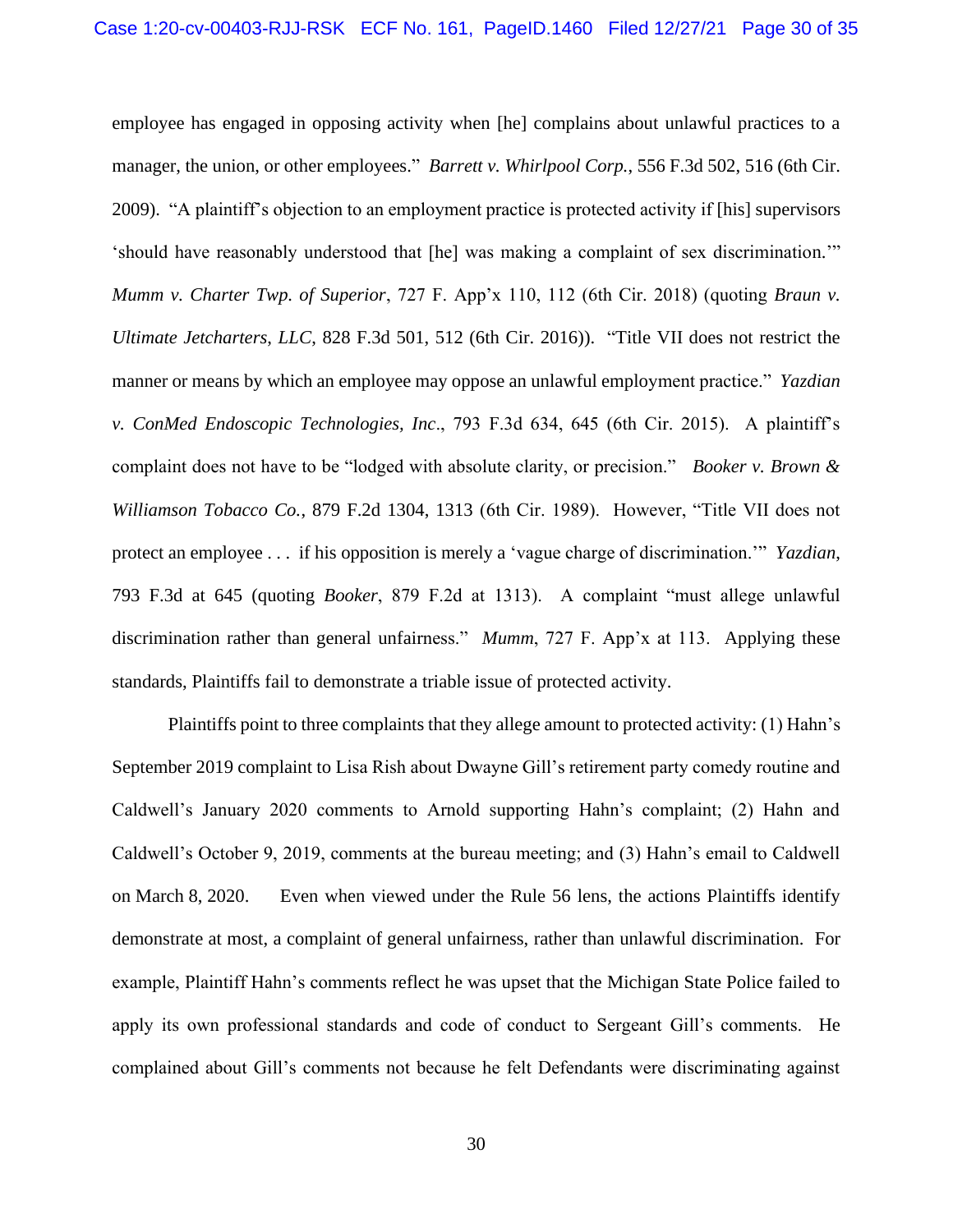whites, but because he felt compelled by his oath of office to point out a violation of Michigan State Police's code of conduct. There is nothing in this statement, or Caldwell's statement of support, that would lead an employer to reasonably understand that Hahn and Caldwell were complaining about unlawful discrimination, rather than their perception of a general unfairness in the way the Michigan State Police ran their operations and conducted their internal disciplinary process. In this, Hahn's complaint, and Caldwell's statement of support are similar to the complaints of "ethnocism" the Sixth Circuit Court of Appeals found did not amount to protected activity in *Booker v. Brown & Williamson Tobacco Co.*, *Inc.*, 879 F.2d 1304, 1313 (6th Cir. 1989).

Indeed, the entire thrust of the complaints Plaintiffs depend upon is that their chief concern was their belief that the diversity initiative was unfair to white police officers, not that it unlawfully discriminated against white males. There is nothing wrong with a commitment to diversity, and the comments Plaintiffs point to, both on October 9, 2019, and March 8, 2020, merely demonstrate that they believed that the initiative would have a negative impact on the morale of white male officers, not that the initiative ever crossed the line into unlawful discrimination. The Court concludes that Plaintiffs have not made a prima facie case because they have not demonstrated they engaged in protected activity.

#### *ii. Knowledge*

Even if any of the complaints Plaintiffs identify could amount to protected activity, Plaintiffs have failed to present evidence that the decisionmaker was aware of their protected activity. Here Plaintiffs are emphatic that the one who decided to terminate Hahn's employment and demote Caldwell was Director Gasper. Assuming for purposes of argument this is true, Plaintiffs fail to demonstrate Gasper had any knowledge they complained about Gill or about the Michigan State Police's diversity initiatives.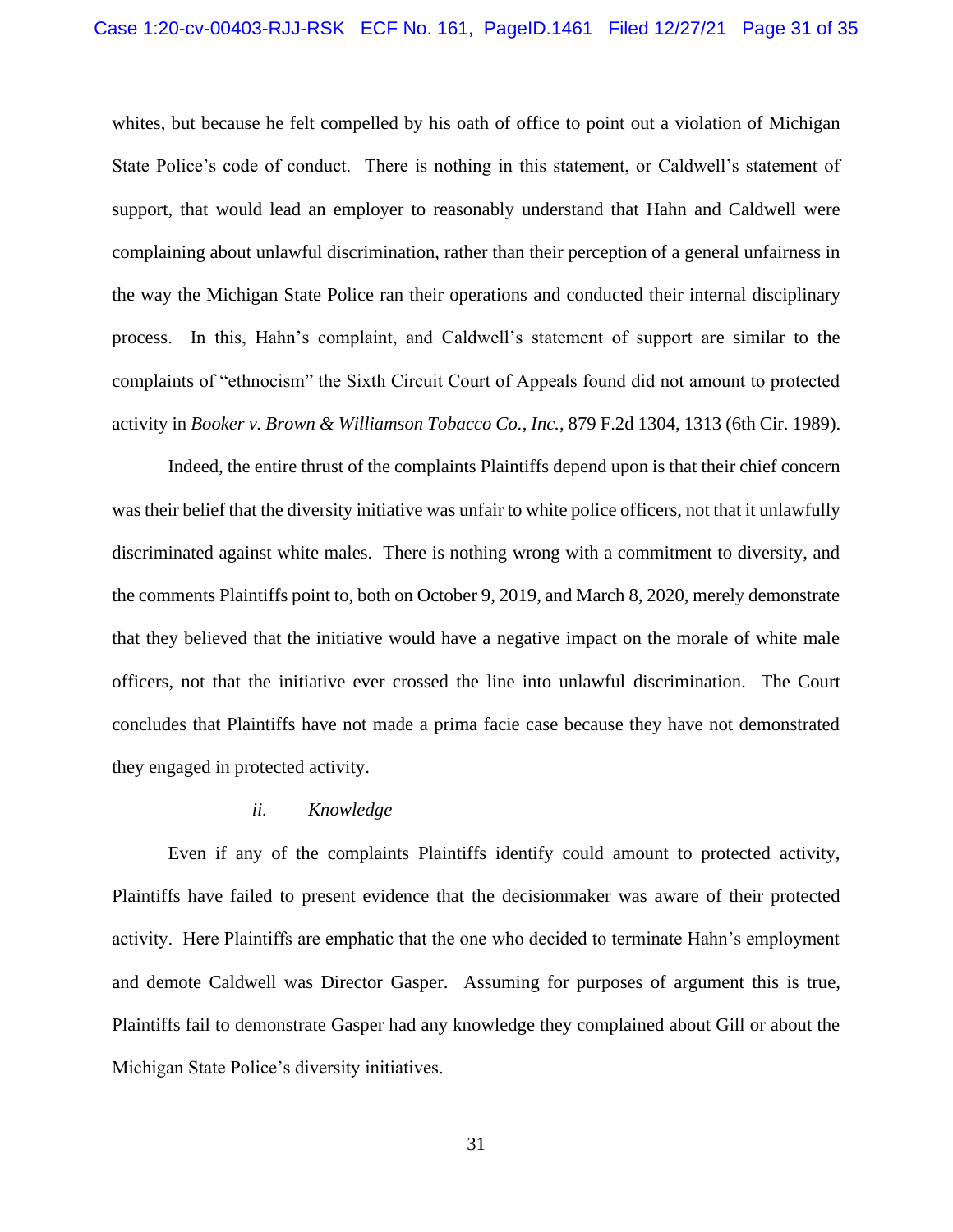In most Title VII retaliation cases, "the plaintiff will be able to produce direct evidence that the decision making officials knew of the plaintiff's protected activity." *Mulhall v. Ashcroft*, 287 F.3d 543, 552 (6th Cir. 2020). This is true even for those cases relying on circumstantial evidence under the *McDonnell-Douglas* framework. *See id.* at 552 & 552 n.5 (citing *Peterson v. Dialysis Clinic, Inc.,* No. 96–6093, 1997 WL 580771, at \*4 (6th Cir. Sept. 18, 1997)). "In many such cases, for example, the adverse action will be taken by the same supervisor to whom the plaintiff has made complaints in the past." *Id.* at 552. Here, however, Plaintiffs do not have direct evidence that Gasper knew of the alleged protected activity. Gasper testified he did not know, until just before his deposition, that Hahn had complained about Sergeant Gill. Rather, when the complaint arose, Gasper gave instructions to Stephanie Horton that he did not want to know who the complainant was. (Gasper Dep. 28-29, Hahn ECF No. 142-20, PageID.1093-1094). He did not recall hearing from Lt. Colonel Arnold that Hahn and Caldwell had made comments about the diversity initiative during the October 9, 2019, meeting. (Gasper Dep. 34, Caldwell ECF No. 142-6, PageID.1176; Gasper Dep. 38, Hahn ECF No. 142-20, PageID.1097). Gasper was not in attendance during that meeting. (*Id.* at 38). Plaintiffs state that Gasper did not deny that Arnold inform him of Plaintiff's protected activity (Caldwell ECF No. 142, PageID.1112) but crucially they do not provide any testimony that Arnold or Rish or Zarotney or anyone else ever relayed their comments to Gasper.

It is true that direct evidence of knowledge or awareness is not a requirement, and that a plaintiff may survive summary judgment by pointing to circumstantial evidence of the decisionmaker's knowledge. *Mulhall*, 287 F.3d at 552. Here Plaintiffs contend that "it strains credulity" to suggest that Arnold, or others, did not inform Gasper of Plaintiffs' protected activity.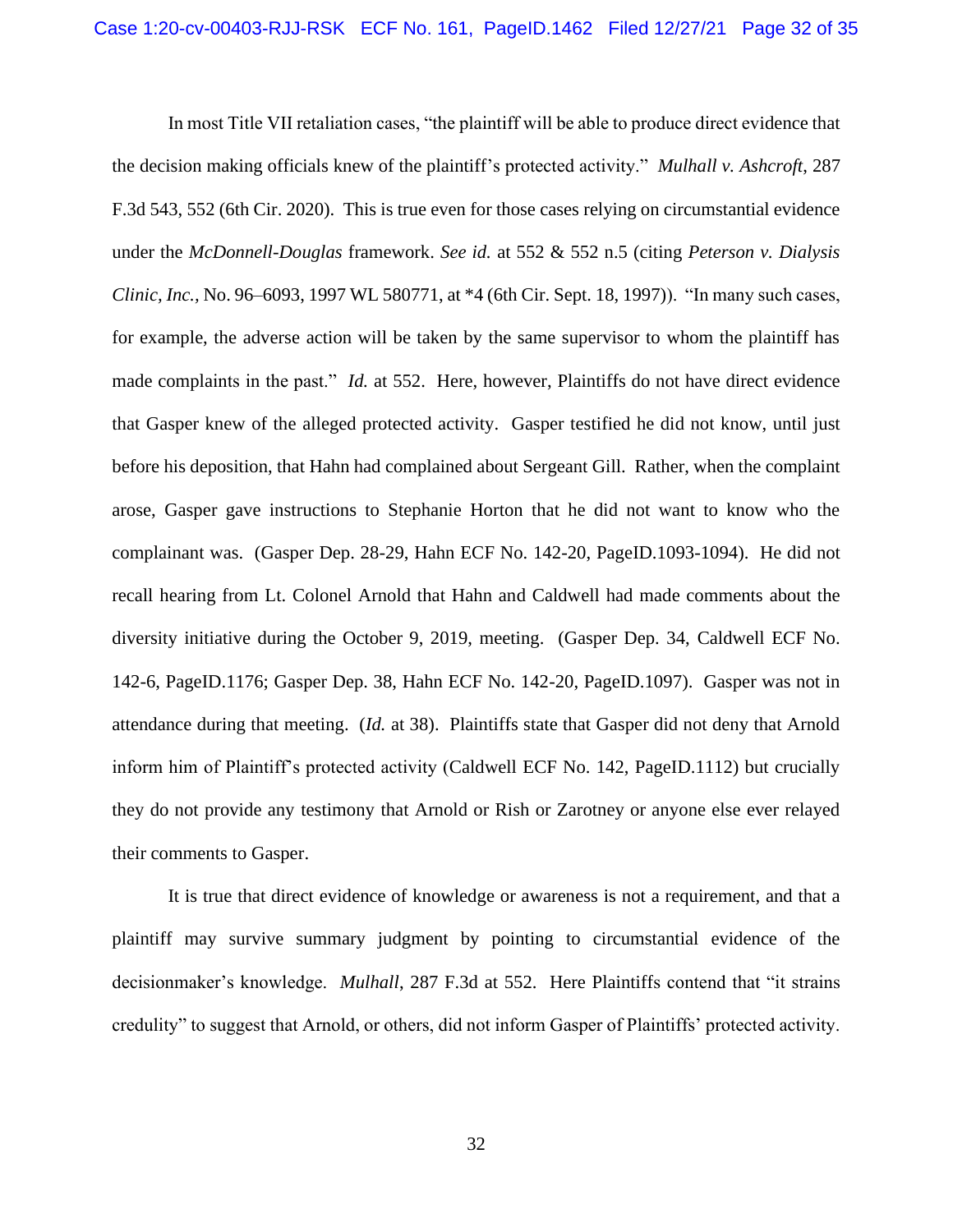But rather than point to circumstantial evidence, Plaintiffs merely speculate that Gasper must have known of their protected activity. This is not enough.

For example, Plaintiffs seem argue that Gasper must have known that Plaintiffs were opposed to his diversity policy since others who directly reported to Gasper knew about their complaints. They specifically note they had opposed the initiative to Lt. Arnold, who reported directly to Gasper, and Gasper testified that "it would be helpful to know" if there was dissension in the ranks. (Gasper Dep. 33-34, Hahn ECF No. 145-6, PageID.1208). Again, Plaintiffs state that Defendant Gasper did not deny that Lt. Colonel Arnold informed him of Plaintiffs' protected activity, as if it is somehow positive evidence that Arnold did tell Gasper about it. But Gasper testified he didn't remember Arnold telling him about Caldwell and Hahn's comments. (Gasper Dep. 34, ECF No. 145-6, PageID.1208). More importantly, Plaintiffs do not point to any testimony from Arnold to demonstrate that he did speak to Gasper about the matter. Without this, Plaintiffs' assertion that others in the ranks knew of their comments fails to satisfy their burden of showing Gasper knew about their comments. *See Evans v. Pro. Transp., Inc.*, 614 F. App'x 297, 301 (6th Cir. 2015) (noting that general corporate knowledge of protected activity is not enough and concluding the plaintiff's claim failed because there was no evidence that the decisionmaker had knowledge of plaintiff's protected activity). Even if internal affairs investigations were a standing agenda item at meetings where Gasper attended, Plaintiffs point to nothing by which a jury could conclude that Gasper knew the Complaint originated with Plaintiff Hahn. Plaintiffs point to the deposition testimony of Lt. Colonel Arnold and Deputy Director Shawn Sible in support of the assertion that the Gill investigation was discussed at these meetings where Gasper was in attendance. Sible testified that he had learned that Hahn had made a complaint, but he didn't learn about it until "after the fact." (Sible Dep. 30, Hahn ECF No. 145-20, PageID.1290). He further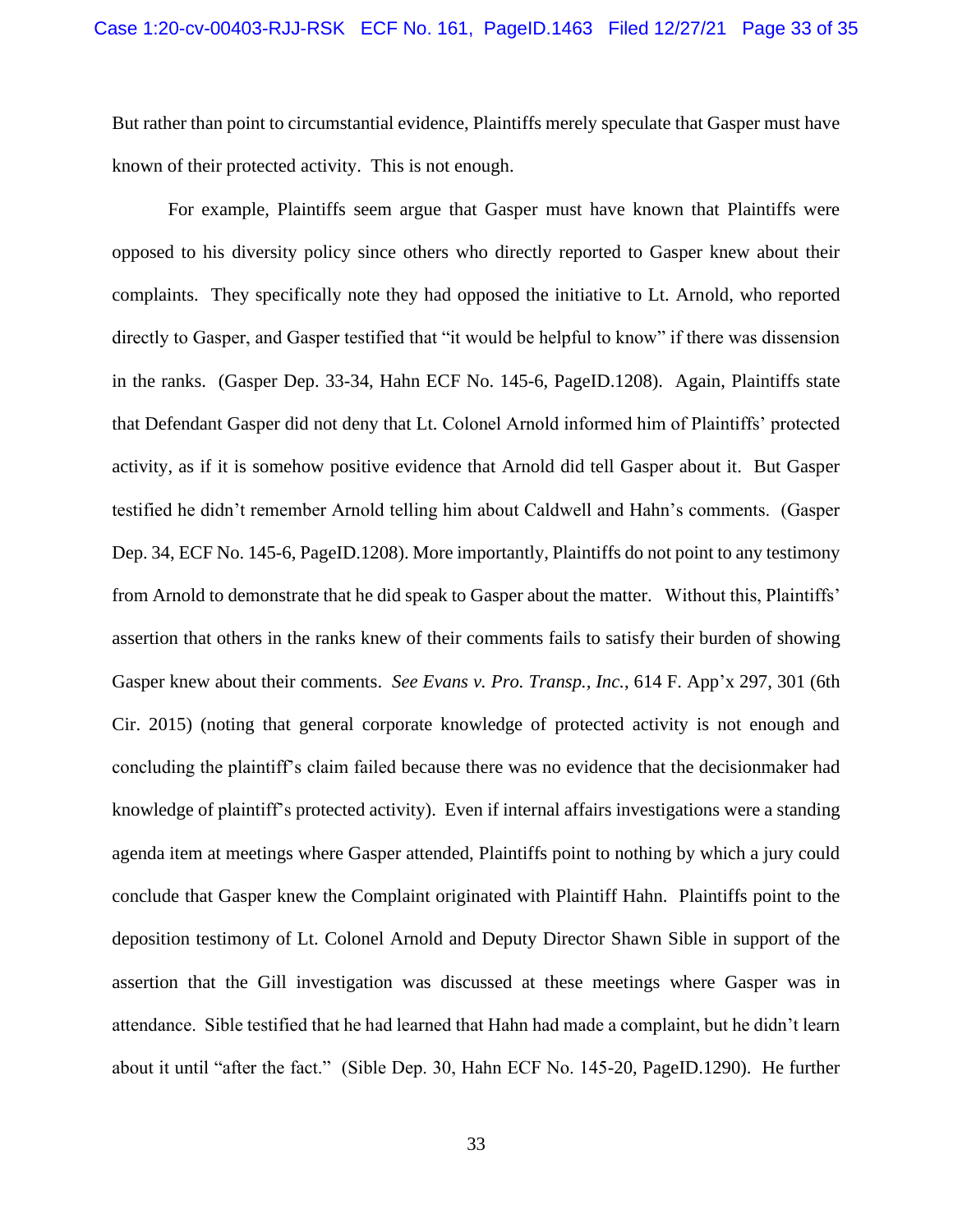testified that there was not a specific meeting about the Complaint, but he recalled a discussion about speech in private functions versus department sponsored functions, specifically concerning a retirement party." (*Id.*). Lt. Colonel Arnold did not recall seeing Hahn's September 13 email that was "forwarded up the chain." He remembers a general discussion about Sergeant Gill's comments in one of the leadership meetings." (Arnold Dep. 35-36, ECF No. 145-7, PageID.1219). At most, then, the cited record suggests that Sergeant Gill was discussed at a leadership meeting, it does not suggest that Gasper was aware that Hahn had made the complaint.

Plaintiffs' other arguments are not persuasive. Plaintiffs claim that Gasper must have known about their complaints because he gave them a cold shoulder at a meeting, and commented at a meeting that the Michigan State Police didn't need any more "White Male military types with crew cuts." Plaintiffs say this obviously referred to Caldwell and that it obviously means that Gasper knew about his protected activity. (Hahn ECF No. 145, PageID.1145). But without more, there is nothing to indicate that Gasper was referring to Caldwell specifically, rather than generic white males, much less that he was aware of their comments.

For all these reasons, the Court determines that Plaintiffs have failed to demonstrate a genuine issue of material fact that Gasper, the alleged decisionmaker, knew of their alleged protected comments. Based on the above, Plaintiffs have failed to make out a prima facie case of Title VII or Section 1981 race or gender retaliation.

#### **B. Pretext**

Even if Plaintiffs could satisfy their burden of showing a prima facie case of race or gender retaliation in violation of Title VII or Section 1981, the defense has offered a legitimate, nondiscriminatory reason for Plaintiffs' discipline, and Plaintiffs have failed to show a triable issue of pretext.

34